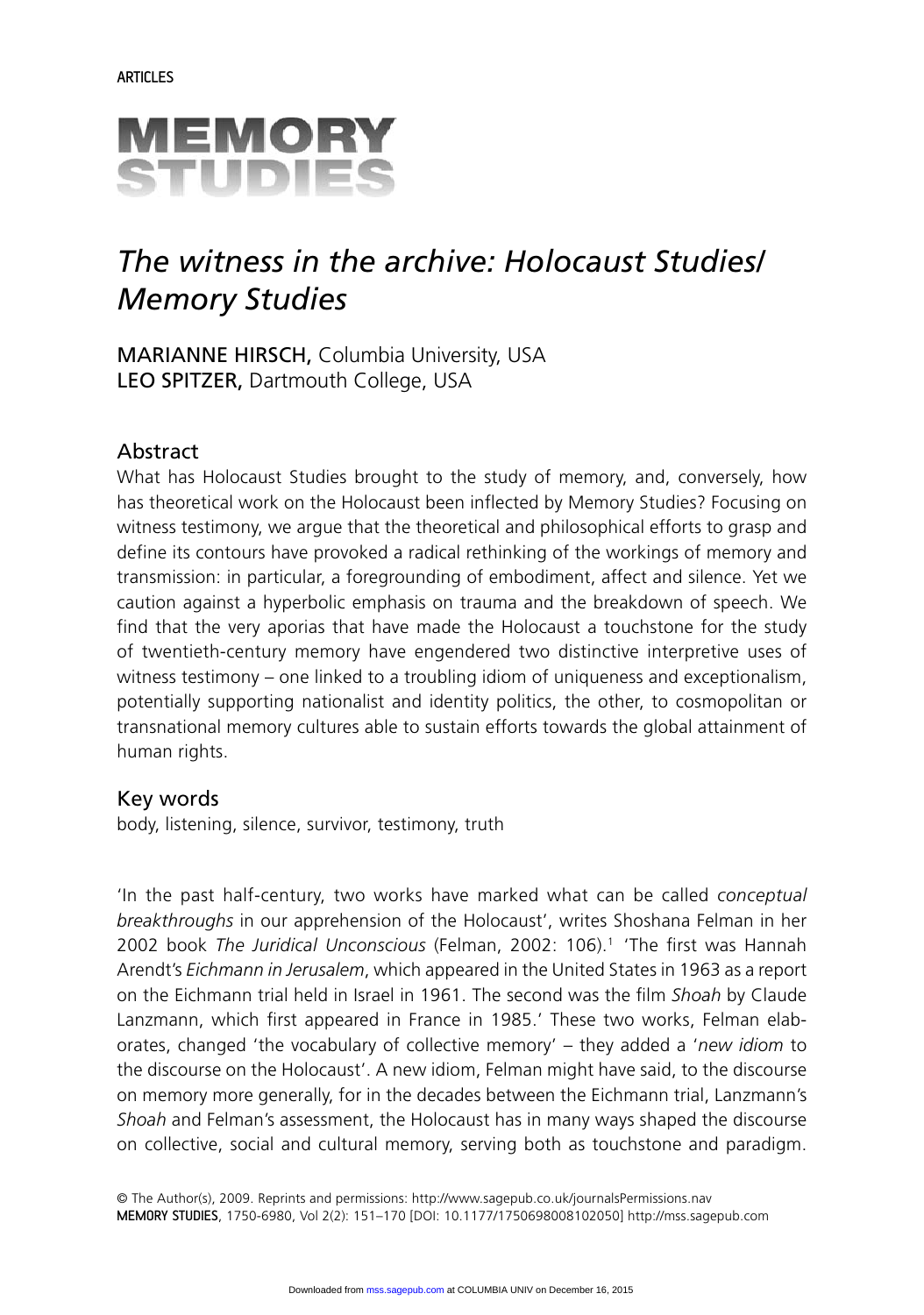For Felman, this new idiom, this 'shift[s] in our vocabularies of remembrance', is witness testimony. Witness testimony locates the possibility of grasping the Holocaust in 'the slippage between law and art' – between the closure brought by legal judgment, and the open-ended immediacy and presence preserved in a work of art.

Seeing the Eichmann trial, Arendt's book, and Lanzmann's *Shoah* as breakthrough texts in the discourses on memory of the last half century can help us define the provocations and challenges that the Holocaust has brought to Memory Studies, and to ask, conversely, how the notion of 'memory' and Memory Studies have shaped the contours of Holocaust Studies. Thus, the trajectory between the trial, the film, and Felman's book – one of many possible trajectories through which one might approach these questions – foregrounds and sharpens the fundamental contradiction brought by the centrality of witness testimony to cultural discourses about memory: the contradiction between the necessity, on the one hand, but also the impossibility of fully bearing witness to this particular traumatic past.<sup>2</sup> If our vocabulary of collective memory has had to shift over the last half century, it is precisely because of this aporia and the evidentiary, ethical and artistic crises it has spawned. These crises have indeed been at the heart of Memory Studies, bringing with them a concentration on the figure of the embodied witness, on trauma and transmission, and on the complex relationship between enunciation, listening, and truth.

In what follows, we look closely and critically at the contradictions at the core of Holocaust witness testimony. We argue that the theoretical and philosophical efforts to grasp and define these have provoked a radical rethinking of the workings of memory and transmission: in particular, a foregrounding of embodiment, affect, and silence. Yet we caution that a hyperbolic emphasis on trauma and the breakdown of speech has risked occluding the wealth of knowledge and information transmitted by thousands of witnesses who have been eager to testify to the victimization and persecution they have suffered. Indeed, we find that the very questions and aporias that have made the Holocaust a touchstone for the study of twentieth-century memory and catastrophe have engendered two distinctive interpretive uses of witness testimony – one linked to a troubling idiom of uniqueness and exceptionalism, potentially supporting nationalist and identity politics, the other to cosmopolitan or transnational memory cultures able to sustain efforts towards the global attainment of human rights.

# THE WITNESS

Throughout *Eichmann in Jerusalem* (1994), Arendt evaluates, critically, different aspects of the trial. Among other objections, she contends that the trial should primarily have been about Adolf Eichmann and his crimes, and not, as it turned out to be, about the horrific suffering of the victims. 'Eichmann was on the stand from June 20 to July 24, or a total of thirty-three and a half sessions. Almost twice as many sessions, sixty-two out of a total of a hundred and twenty-one, were spent on a hundred prosecution witnesses who, country after country, told their tales of horror' (Arendt, 1994: 223). Arendt criticizes the selection of witnesses and the extensive hearing they received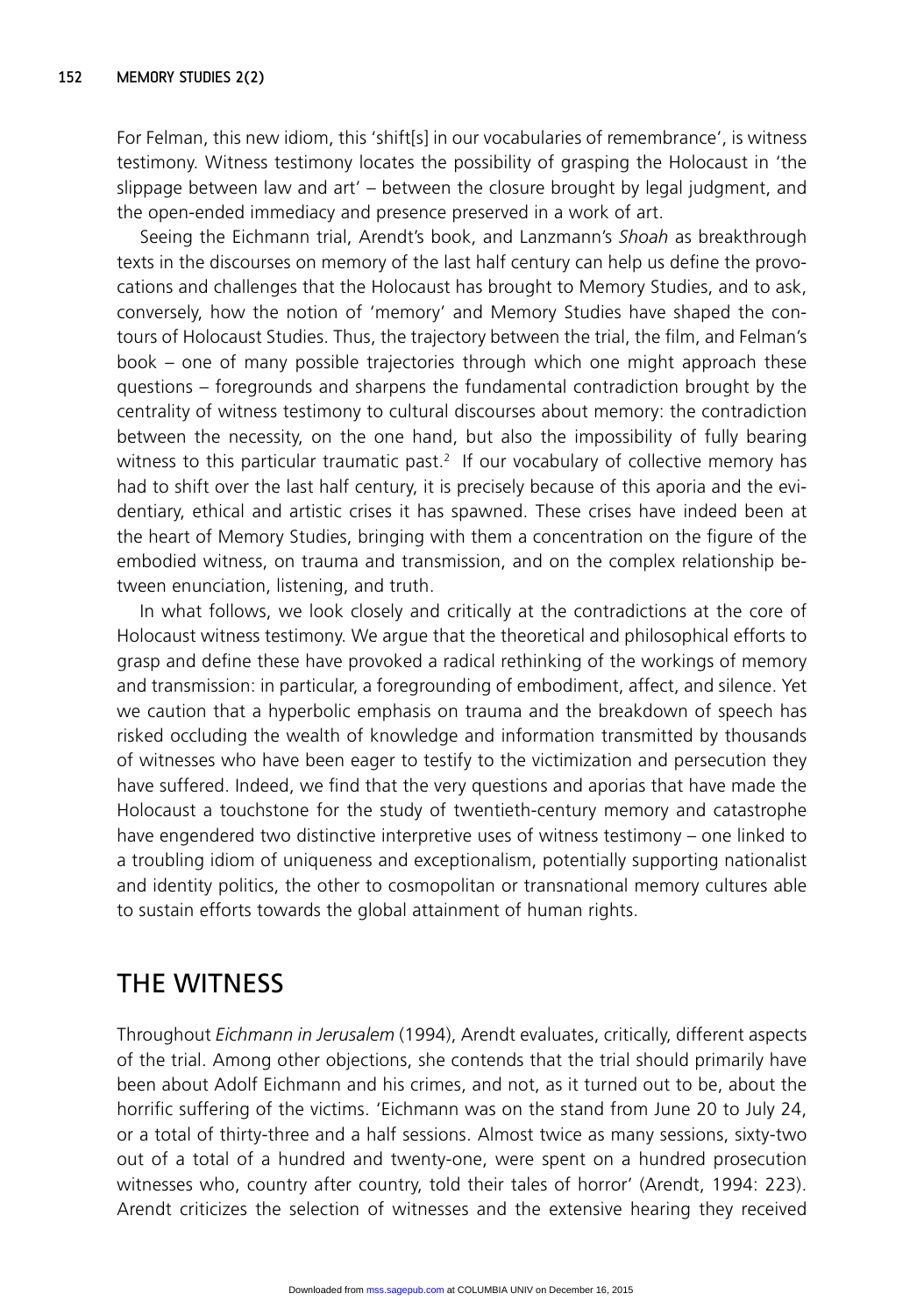(many volunteered, some had published books and were well-known). She finds the victim testimony to be distracting, extraneous to the judgment of the accused. Only one witness, Herschel Grynszpan, serves as a model for her in the 'simplicity', economy, and narrative skill with which he tells his story: it took him no more than 10 minutes to convey the 'needless destruction of twenty-seven years in less than twenty-four hours' (Arendt, 1994: 229). Listening to this witness 'one thought foolishly: Everyone, everyone should have his day in court. Only to find out, in the endless sessions that followed, how difficult it was to tell the story.' For Arendt, it takes righteousness, a 'purity of soul, an unmirrored, unreflected innocence of heart and mind' to testify in this way, but she finds that few possess the moral virtues requisite for such narrative simplicity and clarity (Arendt, 1994: 229).

Critics of Arendt, however, as well as other commentators on the trial, find its essence precisely in the space it provided for the voices and the embodied presence of the survivor-witnesses (Agamben, 1999: 17).<sup>3</sup> If the Eichmann trial was revolutionary, a milestone in the history of Holocaust memory and memorialization, it is because it allowed for a collective story to emerge through individual victim testimonies and to gain, in Felman's terms, 'semantic authority' (Felman, 2002: 148). The authority, in fact, transcends those victims who were able to testify at the trial; it even transcends those who did not survive to tell their tale. Famously, Gideon Hausner, the prosecutor, opened his own address to the Israeli court not on behalf of the state he represented, but of 'six million prosecutors':

*When I stand before you, judges of Israel, in this court, to accuse Adolf Eichmann, I do not stand alone. Here with me at this moment stand six million prosecutors. But*  alas, they cannot rise to level the finger of accusation in the direction of the glass *dock and cry out* J'accuse *against the man who sits there. … Their blood cries to Heaven, but their voice cannot be heard. Thus it falls to me to be their mouthpiece and to deliver the heinous accusation in their name. (Arendt, 1994, 260)*

If the Nuremberg trial focused on the war criminals and left out the story of the victims, the Eichmann trial served as a corrective, foregrounding the unwieldy survivor narratives in the courtroom that so annoyed Arendt. Hausner later wrote:

*It was mainly through the testimony of witnesses that the events could be reproduced in court, and thus conveyed to the people of Israel and to the world at large, in such a way that men would not recoil from the same narratives as from scalding steam, and so that it would not remain the fantastic, unbelievable apparition that emerges from Nazi documents. (Hausner, 1966: 292)*

While Arendt, and also Judge Landau, protested against the procession of witnesses – their unruly confusions, contradictions, and misrememberings – the prosecutor and subsequent commentators saw the 'picture' they 'paint', and the collective voice they assume, as the trial's most meaningful legacy. Indeed, it may be Arendt's very discomfort with witness testimony, and the contradictions it reveals, that move Felman to feature *Eichmann in Jerusalem* as in itself such a landmark text. Her conversation and disagreement with Arendt allow Felman to strengthen her claim that 'the Eichmann trial legally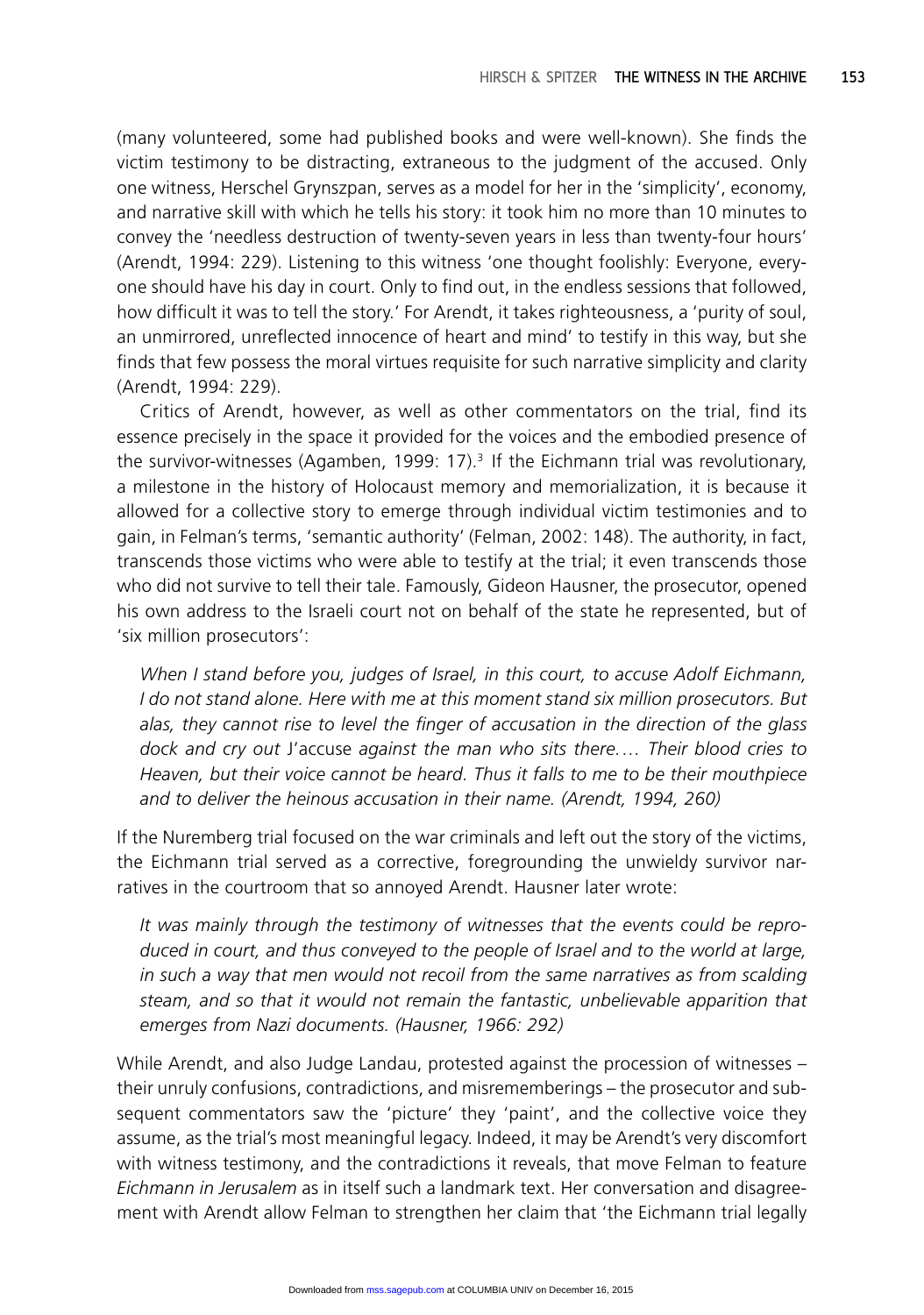creates a radically original and new event: not a rehearsal of a given story, but a groundbreaking narrative event that is itself historically and legally unprecedented' (Felman, 2002: 123). For Felman, this is the translation of private stories into one collective story that receives a legal hearing and public acknowledgement and validation (Felman, 2002: 152–3).4

At the center of this single collective story was the interrupted testimony of Yehiel Dinoor to which Felman devotes an entire chapter entitled 'A Ghost in the House of Justice'. Dinoor was a concentration camp survivor who had become a writer under the name of K-Zetnik, and who had published a number of works about what he called the 'planet Auschwitz'. [KZ is the German abbreviation for *Konzentrationslager*]. When asked about his 'pen name' by the prosecutor, K-Zetnik protested that it was not a pen name since he did not consider himself a writer of literature. Instead, echoing and transforming Hausner's proxy speech on behalf of 'six million prosecutors', K-Zetnik presents himself as a chronicler speaking in the name of and evoking all the concentration camp inmates, or 'K-Zetniks', from the 'planet Auschwitz' whose 'look', he said, 'was inside [his] eyes' (Felman, 2002: 148). The prosecutor's interruptions of the witness's evocation of these inmates, and his insistence on asking the witness a few direct questions about his experiences, provoked K-Zetnik to faint on the stand and be taken to the hospital where he fell into a coma for several weeks. While Arendt sees K-Zetnik's testimony as a case in her point against victim narratives, the Israeli poet Haim Gouri, who also covered the trial, asserts that in fainting, K-Zetnik 'in fact, … said it all' (Gouri, 2004: 129). In Felman's terms, 'what K-Zetnik wants is not to prove but to transmit' (Felman, 2002: 143). Instead of describing him, as Arendt does, as a failed witness, Felman sees him as a terrified, retraumatized witness – one who, in the courtroom and in the encounter with Eichmann, returns to the 'other planet' and relives his horrific experiences there before the eyes of the world, collapsing the distance between present and past, between 'here' and 'over there'. In that sense, his lifeless body can be said to 'say it all'. As Gouri concludes, 'the things he added afterward would turn out to be merely superfluous detail' (Gouri, 2004: 129).

In fact, by inviting survivors to bear witness, the court seems to have made space for the fainting episode of K-Zetnik and even perhaps for the possibility that such an episode might complicate the given understanding of legal evidence. For Felman, it illustrates the 'slippage between law and art': it reflects that unspeakable and unrepresentable realm that stands outside of legal discourse and that can only be transmitted through the body language and the non-verbal performance of the traumatized witness. K-Zetnik's moment of collapse becomes a paradigm for the aporia of Holocaust testimony – the necessity and the impossibility of bearing witness to the 'planet Auschwitz'. Its 'testimonial power … lay precisely in the pathos – the crying power – of its legal muteness', Felman asserts, and thus it attests to the new understanding of evidence and the new forms of listening and interpretation that the traumatized survivor of the Shoah has provoked (Felman, 2002: 153).

The disagreement between Arendt and Felman about the trial and their divergent interpretations of Dinoor's collapse reflects the shift in the dominant conception of Holocaust memory and representation in the last half-century. Indeed they stage the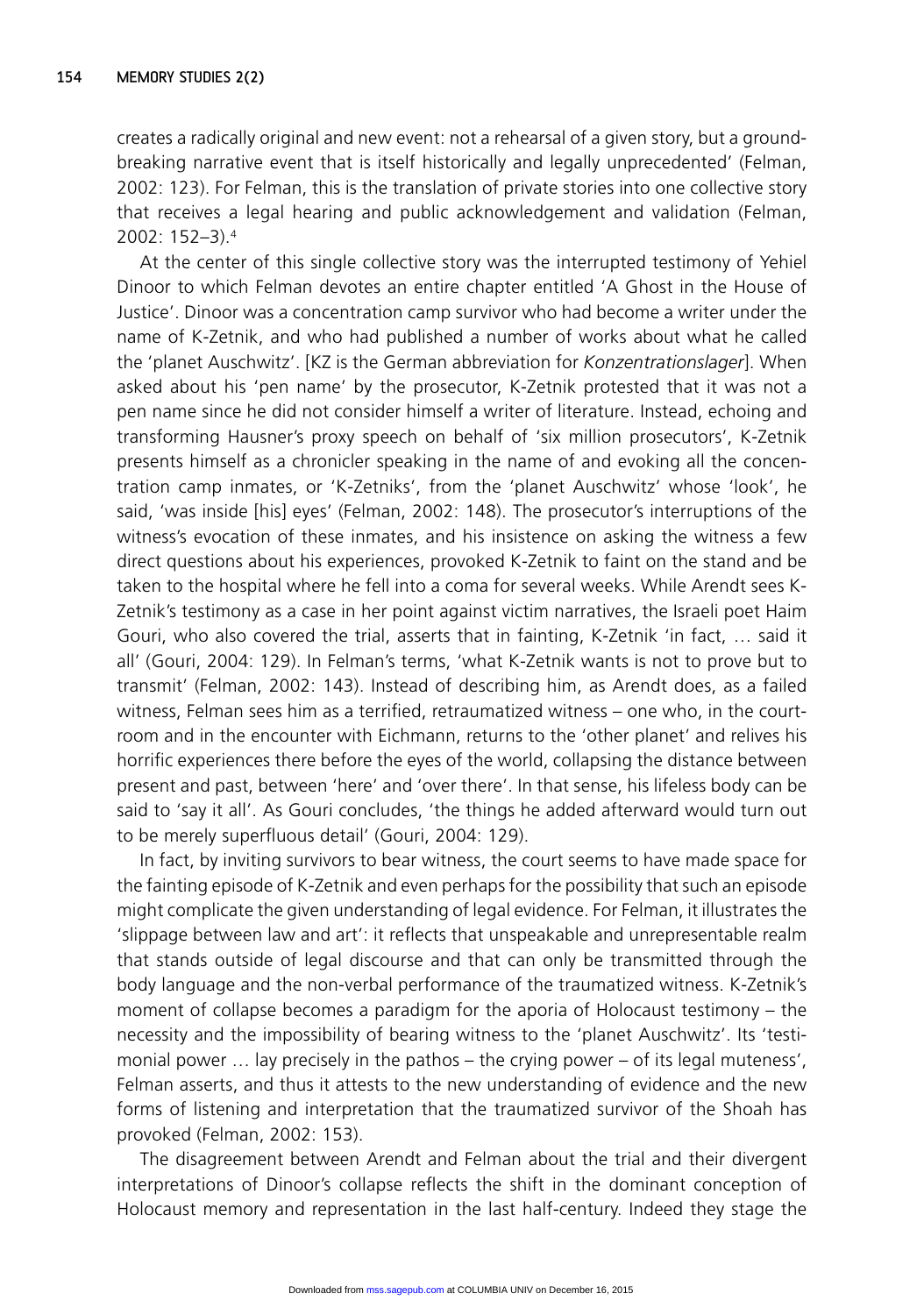encounter between 'history' and 'memory' in Holocaust Studies. The historian Annette Wieviorka locates this encounter in the shift in the function of testimony that comes with the Eichmann trial but that, in its aftermath, is relevant beyond the context of the law:

*Testimony has changed direction. Print has been replaced by the tape recorder and the video camera. At the same time, the function of testimony has also changed. In the years following the war, the primary aim of testimony was knowledge – knowledge of the modalities of genocide and the deportation. Testimony had the status of an archival document. Today … the purpose of testimony is no longer to obtain knowledge. Time has passed and the historian does not trust a memory in which the past has begun to blur and which has been enriched by various images since the survivor's return to freedom. The mission that has devolved to testimony is no longer to bear witness to inadequately known events, but to keep them before our eyes. Testimony is to be a means of transmission to future generations. (Wieviorka, 1994: 24).5*

With the Eichmann trial, Wieviorka says, the witness becomes a 'bearer of history', an 'embodiment of memory (*un homme-mémoire*), attesting to the past and to the continuing presence of the past' (Wieviorka, 2006: 88). The 'bearer of history' illustrates the need for 'memory' to supplement 'history'. As Geoffrey Hartman writes: 'Survivor testimonies … do not excel in providing *verités de fait* or positivist history. … Their real strength lies in recording the psychological and emotional milieu of the struggle for survival, not only then, but also now.' For Hartman, 'the immediacy of these first-person accounts burns through the "cold storage of history." They give 'texture to memory or to images that otherwise would have only sentimental or informational impact. … [Now] … emotion and empathy accompany knowledge' (Hartman, 1996: 142, 138).

If the *main* function of testimony *now* is not to inform factually but to transmit affectively, it cannot do so by purely verbal means, whether oral or written. K-Zetnik's linguistic breakdown, and the telling nature of his physical collapse, suggest all that he could not express verbally within the frame and the idiom of the courtroom. Jean-François Lyotard has called this disjunction of idioms 'the differend': 'A case of a differend between two parties takes place when the "regulation" of the conflict that opposes them is done in the idiom of one of the parties while the wrong suffered by the other is not signified in that idiom' (Lyotard, 1988: 9). And Jacques Derrida has worked to uncouple the notion of 'bearing witness' from the notion of 'proof' that tends to 'divert' and 'contaminate' it, suggesting it 'appeals to the act of faith and is heterogeneous to producing proof' (Derrida, 2005: 75). In fainting, K-Zetnik performs that appeal and brings that other idiom, located in the memory of his body, before the eyes of the court, and he thus transmits another kind of knowledge, one that exceeds the 'facts' of his persecution. In his essay on the memoirs of Auschwitz survivor Charlotte Delbo, Thomas Trezise, echoing Lyotard on the *differend*, shows that 'the voice of testimony cannot fully coincide with itself torn as it is between the language of fact and the shattering of the very framework on which the intelligibility of such language relies' (Trezise, 2002: 7).6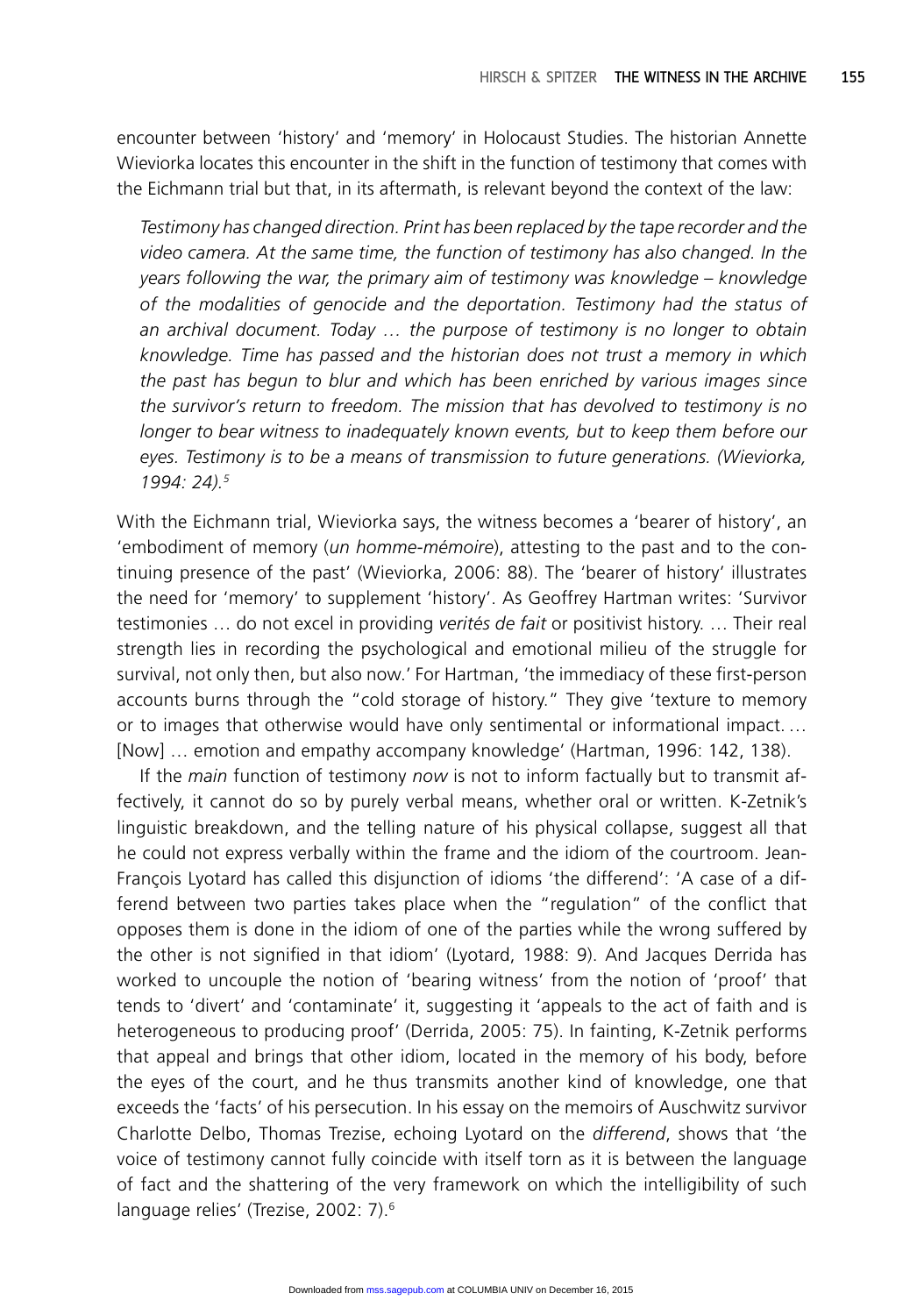The 'language of fact' offers information about the past, and can constitute legal evidence and archival documentation. It can also serve as a protective shield enabling survival. Charlotte Delbo distinguishes between two kinds of memory of trauma, the 'ordinary' intellectual memory, the memory connected to the thinking processes' from which she can *speak* of Auschwitz, and the 'deep memory' that 'preserves sensations, physical imprints,' 'the memory of the senses.' Delbo describes the elaborate ways in which she needs to shield herself from being re-engulfed by the deep memory and thus the immediacy and lasting presence of Auschwitz: 'Auschwitz is there, unalterable, precise, but enveloped in the skin of memory, an impermeable skin that isolates it from my present self. … I live within a twofold being' (Delbo, 1990: 2–3).

Dinoor/K-Zetnik: the survivor-witness's two names reflect such a 'two-fold being'. Significantly, K-Zetnik's collapse occurred at the moment when he was questioned about his name. In objecting that his name is not a pseudonym, K-Zetnik insists on remaining inside his 'Auschwitz self' that is located in the body and outside speech. But, under what conditions, and in what mode, can the traumatized, desubjectified, dehumanized victim bear witness from inside the protective 'skin of memory?'7 When Shoshana Felman and Dori Laub write, in their book *Testimony*, that the Holocaust is 'an event without a witness' they elaborate precisely on this difficulty of being 'a witness to oneself' that, Laub insists, is 'central to the Holocaust experience' (Felman and Laub, 1992: 80). 'There was,' Laub continues, 'historically no witness to the Holocaust, either from outside or from inside the event' (Felman and Laub, 1992: 81). Laub argues that no one could bear witness from the outside, because Nazi ideology was so psychologically invasive and pernicious that 'no observer could remain untainted' and all external frames of reference disappeared (Felman and Laub, 1992: 81). Thus, what collapsed was the possibility of a victim addressing an Other – one uncontaminated by the magnitude of the event. Without the possibility of an implied listener, the dehumanized victim is unable to bear witness to him or herself, 'from the inside'. The paradox of the witness's 'I' is an essential element of the contradiction between the necessity and the impossibility of bearing witness to the Holocaust.

Claude Lanzmann's *Shoah* (2003[1985]), Felman's second paradigm-shifting work and one, as she shows, deeply influenced by the Eichmann trial, is precisely dedicated to making possible the act of witness 'from the inside', albeit in retrospect. Visually, its nine and a half hours exclude all archival footage in favor of the faces of surviving victims, bystanders and perpetrators, and of the places where the events of the Shoah took place. Pursuing most obsessively the actual machinery of extermination perpetrated by the Nazi regime, Lanzmann concentrates many of his interviews on the surviving members of the Sonderkommando, the special squads of Jewish prisoners who were forced to aid in the process of extermination, cleaning gas chambers and ovens, exhuming mass graves. These are the individuals whom Primo Levi called 'bearers of a horrendous secret' and it is this secret that Lanzmann, breaking through their protective shield of trauma, most wants them to reveal and to transmit to him and to his cinematic audience (Levi, 1989: 52).

Viewers of *Shoah* are often surprised at the detailed *factual* questions Lanzmann poses during his interviews; why, we wonder, for example, does he need to know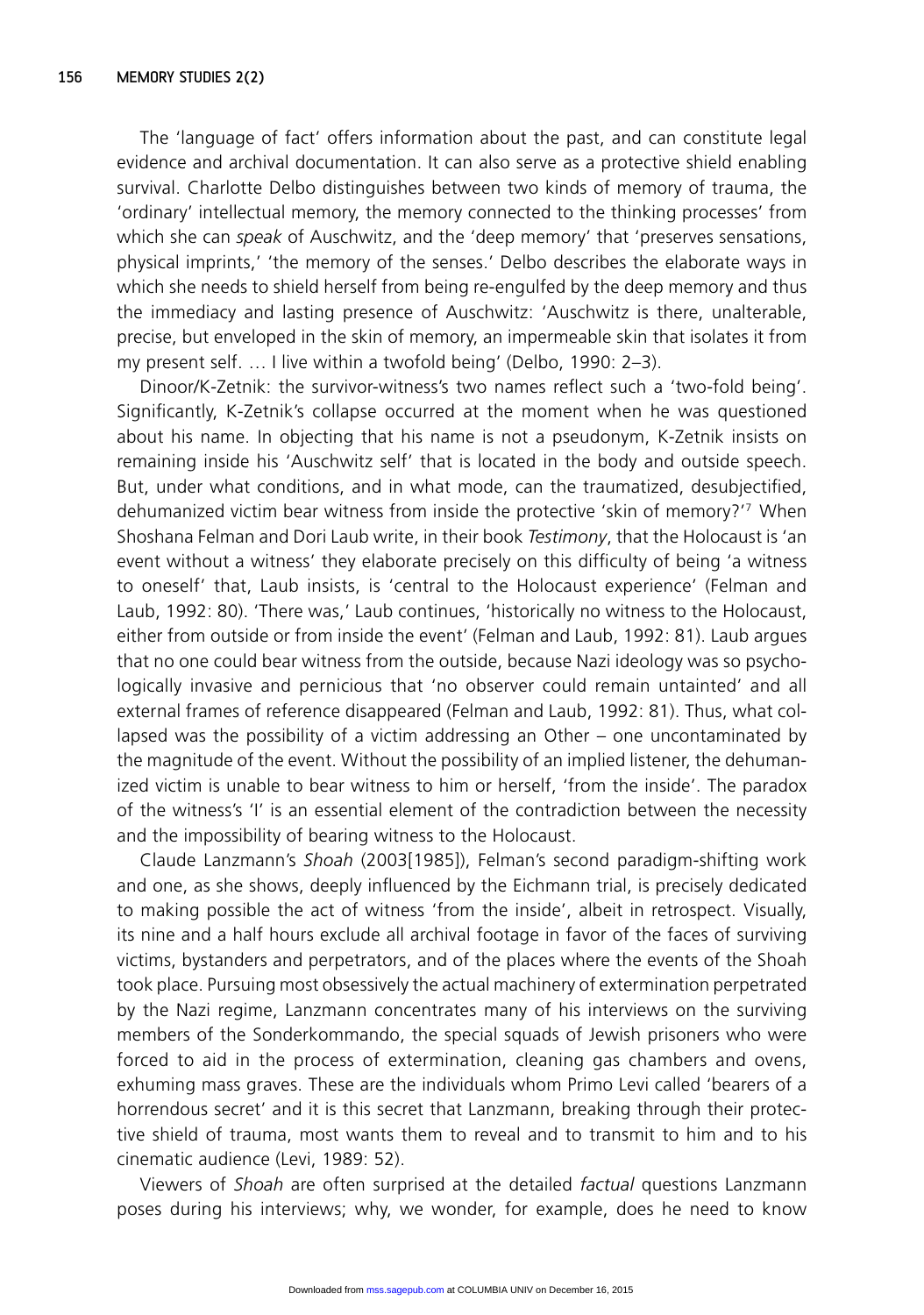exactly how large the undressing room was or how many steps it took to walk to the gas chamber? In posing these kinds of factual questions to witness after witness, Lanzmann seems to be using testimony to elicit information, in the first sense that Wieviorka outlines. But the rehearsal of the minute facets of the extermination process may well serve another purpose altogether. Along with the invitation to repeat songs and sayings, to re-enact, bodily, the movements and gestures of the past and to remember its very details, Lanzmann is able to provoke the powerful kind of non-verbal bodily reenactments the world witnessed from K-Zetnik at the Eichmann trial. There are a few uncanny moments in the film, during which survivor and bystander witnesses do not merely narrate the past but literally seem to be back inside it. Memory, here, gives way to what Lanzmann calls 'incarnation' (Chevrie and Le Roux, 2007).

The most disturbing and controversial example of this form of re-enactment is the testimony of Abraham Bomba, a barber who cut Jewish women's hair inside the gas chambers in Treblinka and who, in the film, is interviewed in a barber shop in Tel Aviv while cutting the hair of a male client. Bomba's hands repeat the familiar gestures of a barber cutting hair, while the filmmaker poses question after question to him about his memories of cutting the hair of groups of naked women shortly before they are gassed. 'How did it look, the gas chamber?' Lanzmann asks. 'Can you describe precisely'  $(Lanzmann, 1985: 112-13)$ . When Bomba is then asked how he felt when he first saw the naked women entering the gas chamber, he resists the question: 'I felt that accordingly I got to do what they told me, to cut their hair in a way that it looked like the barber was doing his job for a woman' (Lanzmann, 1985: 114). Lanzmann pulls back, asks for more factual detail and suggests: 'Can you imitate how you did it?' before returning to his question about feelings and impressions. Bomba resists more directly on this second occasion: 'I tell you something. To have a feeling about that … it was very hard to feel anything, because working there day and night between dead people, between bodies, your feelings disappeared, you were dead. You had no feeling at all' (Lanzmann, 1985: 116). But even as he protests against the discussion of feelings, Bomba begins to narrate the most searing story of all – the moment when the women from his own hometown entered the gas chamber and began talking to him. His narrative breaks down completely when he gets to the description of how a barber friend of his from his hometown met his own wife and sister in the gas chamber. Bomba describes this but then stops, insisting that 'it's too horrible'. As he ceases to speak, the camera closes in on his face scrutinizing it insistently. After a moment's pause, Lanzmann's prodding voice is heard saying: 'We have to do it … We must go on' (Lanzmann, 1985: 117). The witness remains silent and withdraws into himself. His lips are dry, he licks them repeatedly, turning his tongue this way and that in his mouth. He then mutters a few inaudible and incomprehensible phrases in what could be Polish or Yiddish, looking down, shaking his head, and avoiding the camera. After what seems like a long while, he wipes his eyes, and continues talking about his friend and his wife and sister in his strongly accented English. But what, one might ask, could he say that his moments of desperate silence and pleading not to go on did not already convey?

Like K-Zetnik at the Eichmann trial, Abraham Bomba is able to bear witness 'from the inside' – literally from inside the gas chamber, and from inside his own 'Auschwitz self'.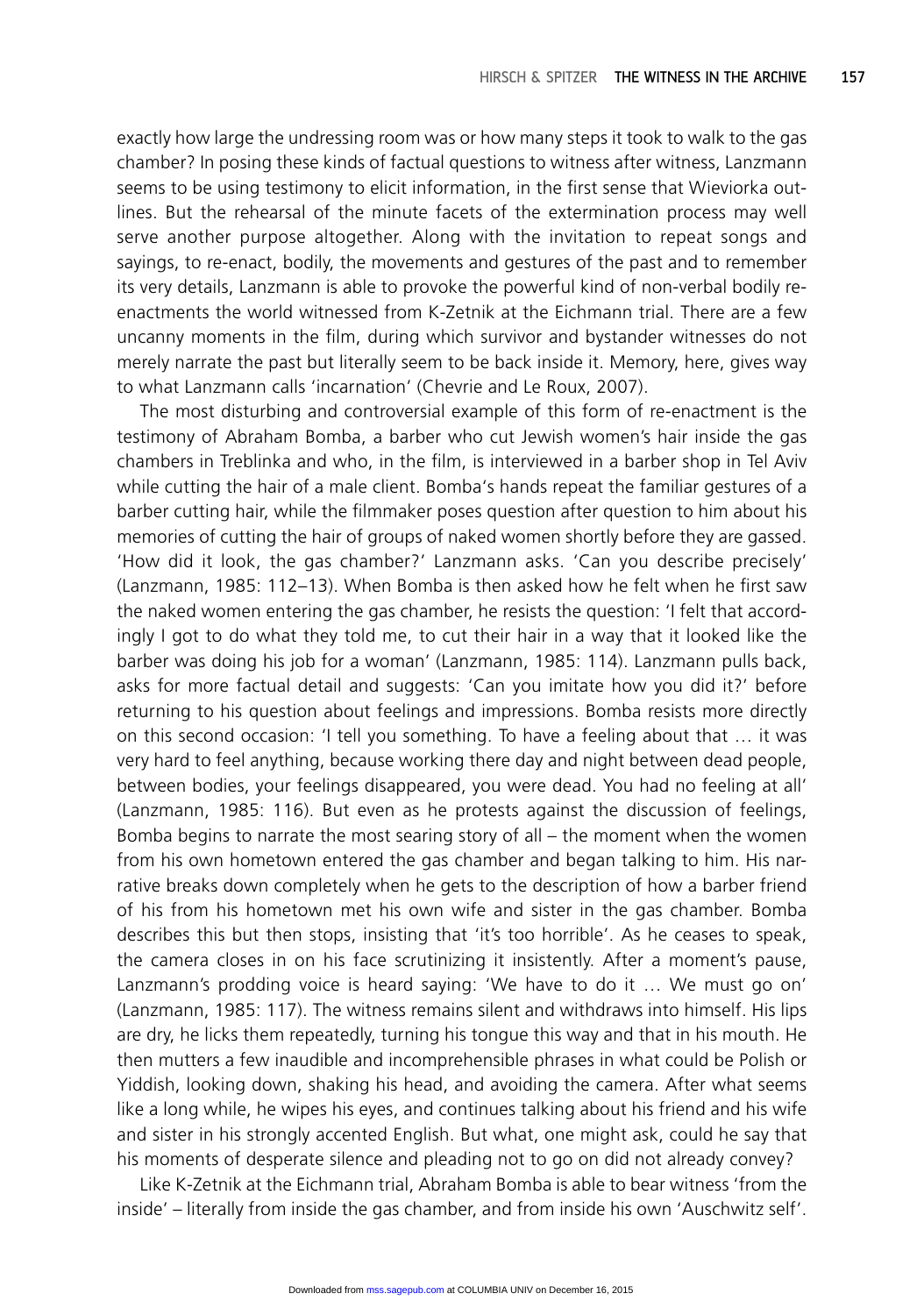But, for him, reaching into the depths of that place means ceasing to speak at all, at least for a few moments. One certainly wonders whether the 'friend' who met his wife and sister was not actually Bomba himself, and whether he can only remember that scene through the protective shields of projection and displacement – in the second person ('you were dead'), or the third ('a friend of mine'). When, in a recent seminar at the Museum of Jewish Heritage in New York, Claude Lanzmann ventured that 'the tears of Bomba are worth gold,' he clarified the values on which his project is based (Lanzmann, 2005). The *ultimate* truth, he implies, the *ultimate* act of witness, comes from inside the gas chamber and from the mute testimony of memory emerging from the body.

Filip Müller, one of the most verbally articulate witnesses in *Shoah* also breaks down and cries precisely at the moment when he tries to describe the people from his own hometown walking into the gas chambers. In despair, Müller decided to join them in death, but the women pushed him back out, demanding that he survive to bear witness. He can *tell* that story in the film, but he can powerfully *transmit* it through his moments of silence and through his hand gestures and tears.<sup>8</sup>

The disjunctions and non-coincidences that are at the heart of traumatic testimony, the location of the essence of Holocaust experience in the bodily wound, and thus in the deep embodied memory of the survivor, have shaped the debates about Holocaust memory and representation in the last decades.9 They account for a privileging of video testimony as the genre most able to communicate the sense memory of the survivor. Yet, problematically, they may also abstract the moments of muteness and collapse as those that most closely reveal the 'truth' of the event.10 Articulate promoters of video testimony such as Laurence Langer even believe that through the embodied presence of the survivor and the bodily re-enactment of the camp experience, this genre can give us a form of access to an 'unmediated truth' about the Holocaust or to 'the thing itself' (Langer, 1991: 39–76).11 Video testimony includes narrative and bodily re-enactment and its interpreters often focus in greater detail on this latter dimension that written testimony fails to provide. The moments that best illustrate and represent embodied memory tend to be the moments where speech fails and where the distance between past and present seem to collapse. In these moments – moments such as Bomba's speechlessness or K-Zetnik's fainting – the body of the traumatized witness 'from the inside' seems closest to offering access to the unspeakable essence of trauma and its continuity in the present. But, when, in the process of analysis and reflection, we cite and repeat those moments, when we thus abstract them from the context of their appearance, we risk projecting too pervasive a structure of meaning unto them.

In these moments, the oral witness goes mute. We see the way this happens when Bomba's mouth literally runs out of sufficient saliva to go on producing words. Only after a few struggling moments, can Bomba put his 'Auschwitz self' back inside the protective skin of memory to continue his narrative. Our attention is riveted on the muteness and bodily affect. Such concentrated attention to the deep memory lodged in the body and to the unspoken and unspeakable dimensions of traumatic recall, can however, give rise to a troubling implication: that silence and muteness are more telling and forceful than verbal narratives. Muteness and the mute witness have thus acquired the status of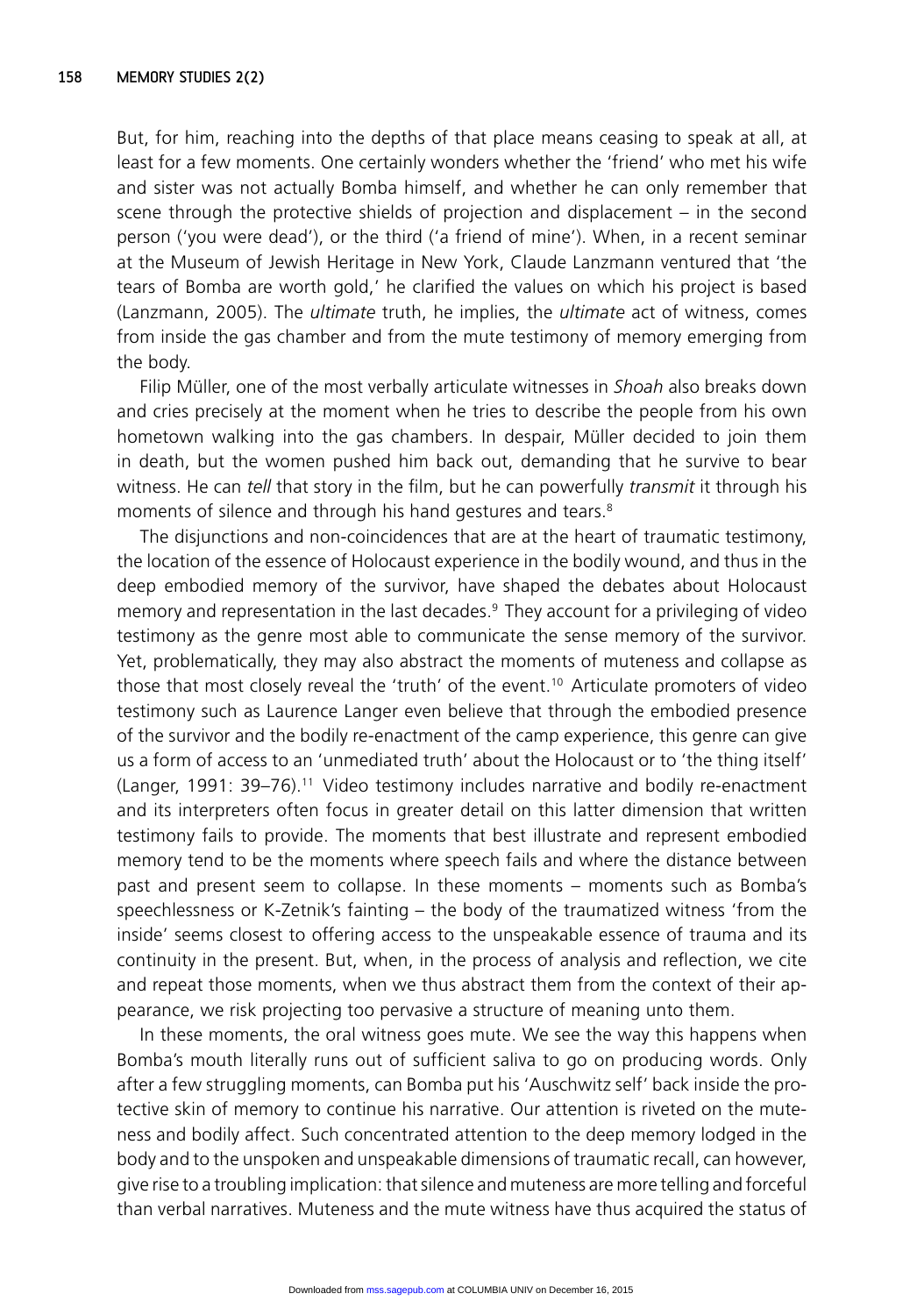the 'true' and 'complete' witness to the Shoah, particularly through the influential, but, we find, deeply problematic argument of Giorgio Agamben in his *Remnants of Auschwitz*. For Agamben, the 'complete' witness, the only one who can give a true sense of what he calls 'Auschwitz' (Agamben refuses the term Holocaust or any other term, using only 'Auschwitz') is the 'Muselmann', who represents humanity at its limits (Agamben, 1999: 41–86).12 In the camp, prisoners designated as 'Muselmänner' were the ones who ceased to be human beings, who gave up and knew that they would die. They are the walking corpses, the living dead, the bearers of 'bare life'. The 'Muselmann' is unbearable to look at, yet he is at the core of the camp, and thus at the core of what Agamben calls 'Auschwitz'. In Agamben's terms, the 'witness' is the remnant, the humanity that could not be destroyed, that survived the annihilation, but that cannot speak.

Agamben's argument is based on his reading of a passage in which Primo Levi, in his essay 'Shame', questions his own authority to bear witness to the reality of Auschwitz and the Nazi genocide:

*My religious friend had told me that I survived so that I could bear witness. … I must repeat: we, the survivors, are not the true witnesses. … We survivors are not only an exiguous but also an anomalous minority: we are those who by their prevarications or abilities or good luck did not touch bottom. Those who did so, those who saw the Gorgon, have not returned to tell about it or have returned mute, but they are the "Muslims", the submerged, the complete witnesses, the ones whose de*position would have a general significance. ... We speak in their stead, by proxy. *(Levi, 1989: 83–84)*

Agamben's hyperbolic reflection stands in contrast to Levi's modest and understated disclaimer.<sup>13</sup> While Levi specifies that the 'true' and 'complete' witness is the one who did not return because he was murdered, or because he was so traumatized as to return mute, Agamben collapses this distinction and concentrates on the broken and speechless figure of the 'Muselmann' as the only authoritative and 'complete witness'. It is this figure that embodies the 'aporia of Auschwitz' and provokes Agamben to work through the irreducible paradox of testimony: 'the one who cannot bear witness is the true witness, the absolute witness' (Agamben, 1999: 150). Who can bear witness for all those who can no longer testify on their own behalf, Primo Levi asks? In the Eichmann trial, the prosecutor stood before the court as the 'mouthpiece' of 'six million prosecutors' whose 'voices could no longer be heard'. Levi speaks 'in their stead, by proxy'. The ranting K-Zetnik was the proxy witness for those who did not survive to tell their tale. But Agamben's remnant is speechlessness itself: there is no proxy.

With the liminal figure of the mute, desubjectified, witness who can only testify outside language we reach not only the limit of the human, but also the limit of the historical and legal archive.<sup>14</sup> Mute testimony, deep embodied memory, is not verifiable.<sup>15</sup> It exceeds the boundaries of documents, records and other conventional forms of evidence. It shifts the transmission and knowledge of the past onto an entirely different register. Here, indeed, we reach what Agamben calls the 'aporia of Auschwitz', or the 'non-coincidence between facts and truth, between verification and comprehension' (Agamben, 1999: 12).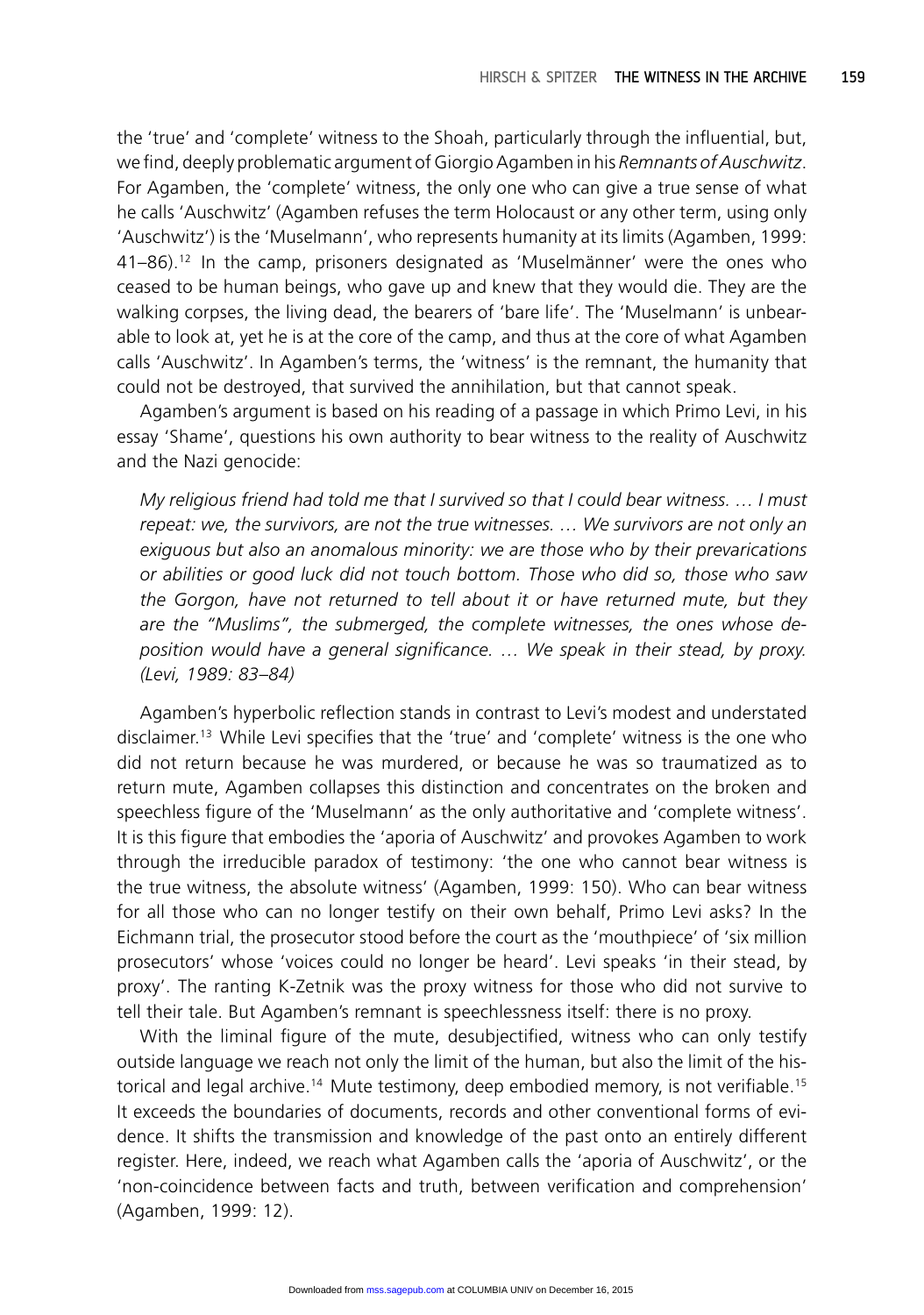## TRUTH AND TRUTHFULNESS

'Aujourd'hui, je ne suis pas sûre que ce que j'ai écrit soit vrai. Je suis sûre que c'est véridique', writes Charlotte Delbo in the epigram to *Aucun de nous ne reviendra* ('None of Us Will Return'), the first part of her memoir, *Auschwitz et après* (Auschwitz and *After*) (Delbo, 1995). It is a phrase she will repeat and use again in another work, *La Mémoire et les jours* (*Days and Memory*). But her English translator, Rosette Lamont, translates the sentence differently in the two volumes: 'Today, I am not sure that what I wrote is true. I am certain it is truthful' ('None of Us Will Return') and 'This is why I say today that while knowing perfectly well that it corresponds to the facts, I no longer know if it is real' (*Days and Memory*). In 'None of Us Will Return', Delbo's sectional title situates her testimonial account into a contradictory temporality and reality. The future tense suggests that it is written 'from the inside' where return indeed would have seemed impossible. The 'none' and the 'us' place the first person voice of the witness both under erasure and into a larger community of witnesses. Perhaps, she implies, none of them did, in fact, return and the present voice of testimony does not correspond to the past persona of the camp inmate, and even less so, to her pre-war self. With her epigram, Delbo, now firmly situated in the present of retrospection ('today'), profoundly qualifies the 'truth' of her utterance. But how? What is the difference between 'vrai' and 'véridique', or, in Lamont's translation, 'truth' and 'truthfulness?' On the one hand, Delbo could be saying that today, in the space of the 'after' (*Auschwitz and After*), she no longer recalls the exact facts, but that she is certain she is conveying a deeper truth about her camp experience, its essence, its deep memory. Lamont's first translation, distinguishing between truth and truthfulness, seems to support this meaning. On the other hand, Delbo may be saying the opposite, as the second translation suggests: today, she can convey the factual truth of her experience ('véridique') but, having encased Auschwitz in its protective skin, and being in the 'after,' she no longer can or wants to access the deep memory, the affective and traumatic reality of the past.

Delbo's ambiguity underscores the complicated status of truth that emerges from the focus on the figure of the survivor-witness 'from the inside.' When Hannah Arendt voices her impatience with the witnesses at the Eichmann trial, she questions their ability to distinguish, many years later, between things they might themselves have experienced and things they would have read or heard from others. In a court of law these factual distinctions are crucial ones. But they are also crucial to historians. Searching for 'historical truth' in oral testimony – factual accuracy that can be corroborated and not dismissed or denied – these historians are suspicious of testimonial narratives, of 'soft' evidence constructed in individual acts of recall.

Addressing the historical validity of testimonial rendering, the psychoanalyst Donald Spence has clarified a difference between what he has called 'narrative' truth and 'historical' or factual truth. 'Narrative truth' derives from an act of memory and is shaped by circumstances in the present moment in which it is remembered:

*[it]* can be defined as the criterion we use to decide when a certain experience has *been captured to our satisfaction; it depends on continuity and closure and the*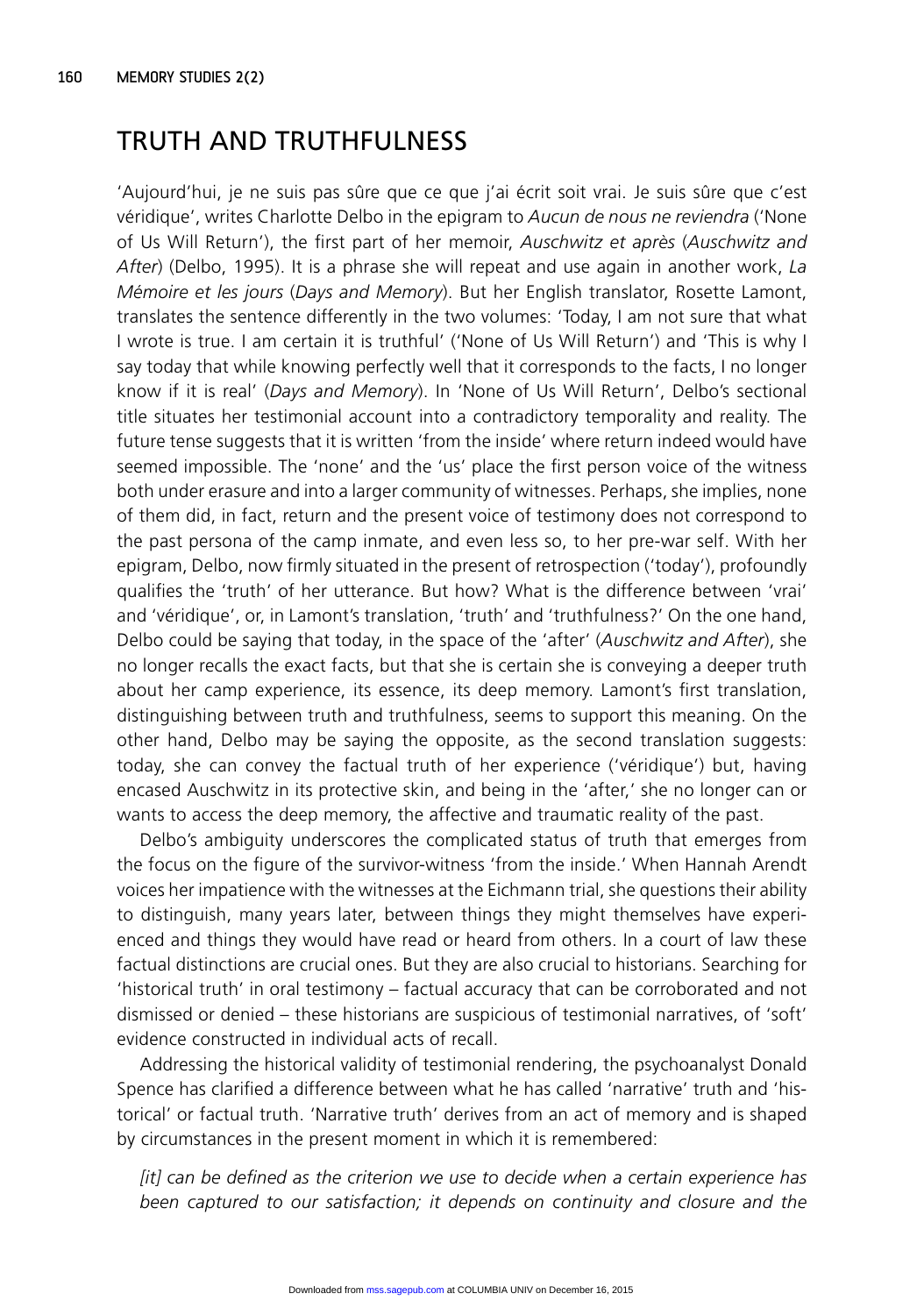extent to which the fit of the pieces takes on an aesthetic finality. Narrative truth is *what we have in mind when we say that … a given explanation carries conviction. … (Spence, 1982: 31)*

In contrast, 'historical truth' is time-bound and is dedicated to the strict observance of correspondence rules; our aim is to come as close as possible to what 'really' happened:

*[W]e must have some assurance that the pieces being fitted into the puzzle also belong to a certain time and place and that this belonging can be corroborated in some systematic manner. (Spence, 1982: 32)*

This disjunction is sometimes described as defining the difference between 'history' and 'memory' and the conflicts in Holocaust Studies between some historians, on the one hand, and psychoanalysts, literary and cultural scholars, on the other.<sup>16</sup> But the testimony of the survivor-witness 'from the inside' may exceed this distinction altogether. Not only may it get the facts wrong, but it can also resist a coherent story in which the pieces fit together and come to closure. It thus posits the question: is there a form of truth that is neither 'narrative' nor 'historical?'

Dori Laub's example of this excess has become iconic in discussions of truth and witnessing. Laub cites the testimony of a woman who witnessed the failed uprising by Auschwitz prisoners in October, 1944. At one moment in her account, he notes, the distance between past and present disappears: 'She was fully there. "All of a sudden," she said, 'we saw four chimneys going up in flames, exploding. The flames shot into the sky, people were running. It was unbelievable"' (Felman and Laub, 1992: 59).17 Laub then outlines the debate between historians and psychoanalysts watching the woman's testimony at a conference. The historians dismissed it for its inaccuracy: they stressed that only one chimney was blown up during the Auschwitz uprising and that her mistake invalidated her account of events. But the psychoanalyst who had interviewed the woman, Dori Laub himself, suggested that she was testifying to a different form of truth altogether:

*not to the number of chimneys blown up, but to something else, more radical, more crucial: the reality of an unimaginable occurrence. … The event itself was almost inconceivable. The woman testified to an event that broke the all compelling frame of Auschwitz, where Jewish armed revolts just did not happen and had no place. She*  testified to the breakage of a framework. (Felman and Laub, 1992: 60)<sup>18</sup>

With the centrality of the survivor-witness in the discourses on Holocaust memory, many historians have come to appreciate not only the compelling nature of 'narrative truth', but also this dimension that emerges in Laub's example. Laub's notion of 'truth' stresses aspects of historical experience that are affective, subjective, submerged, even silent – feelings, perceptions, apprehensions, misapprehensions and 'deep memories' that (certainly in the case of the Holocaust) are impacted by trauma. Unlike the positivist historians quoted by Laub, many historians, oral historians of the Holocaust, in particular, have found that testimonies, such as the factually inaccurate account of the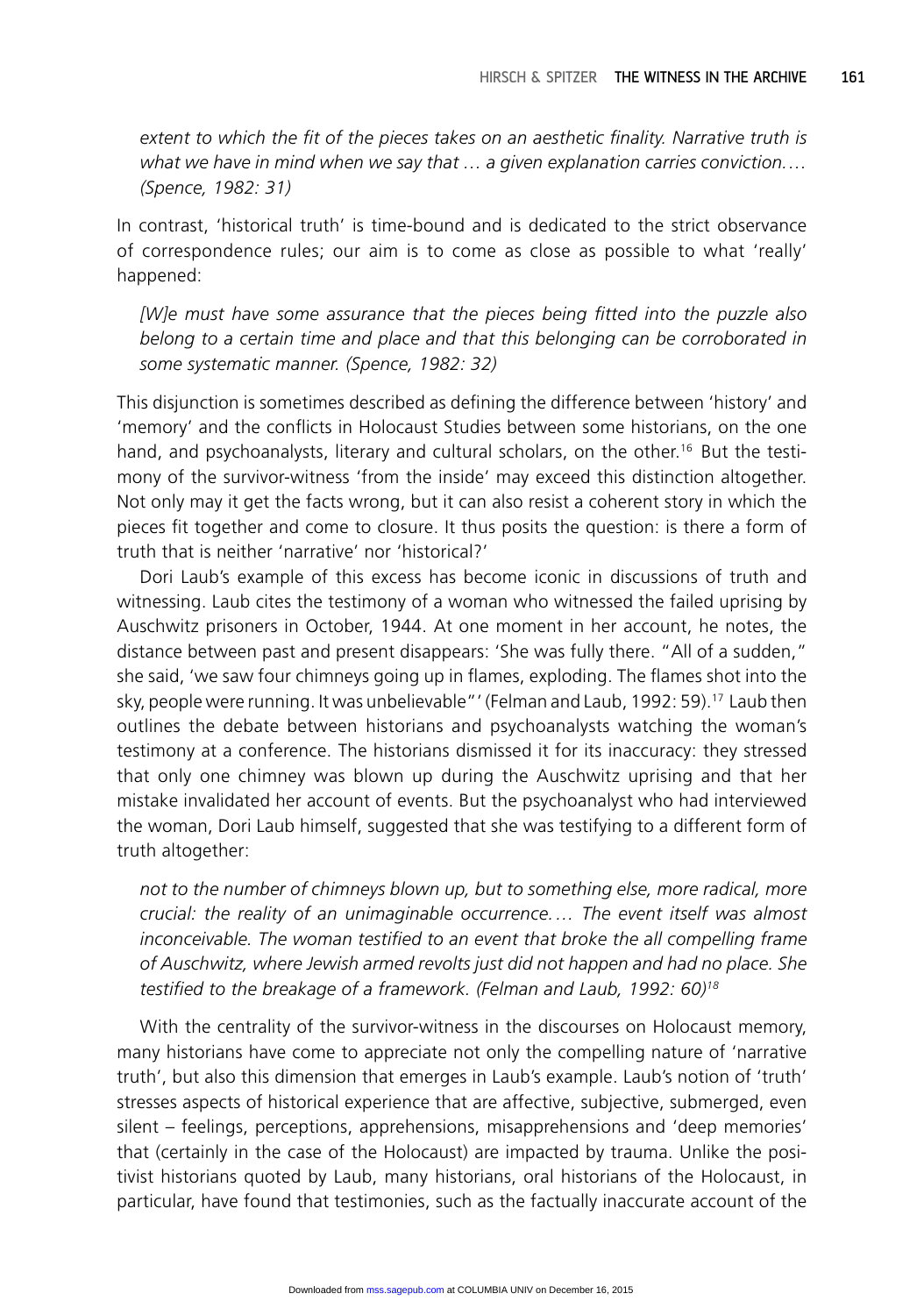witness interviewed by Laub, can tell them more about the *meaning* of an event, and about the process of its recall in the present, than about the event itself. Indeed, they are aware of the emotional dynamics of traumatic recall and forgetting, and to the dialogic nature of oral history – of the listener's or interviewer's impact on the telling.19 In taking into account an affective dimension and the meaning of an event for the teller herself, historians are expanding the notion of truth and are coming to a deeper, more encompassing historical understanding of what we might now think of as an embodied form of 'truthfulness'. The challenge that such historians still face, of course, is how to defend this enlarged notion of truth, without opening the door to revisionism and denial.

# LISTENING AND TRANSMISSION

The argument between the psychoanalyst and the historians in Laub's account is an argument about listening to the survivor-witness 'from the inside'. The historians know too much, Laub suggests, and their knowledge (of the number of chimneys that blew up, for example, of the betrayal by the Polish underground, or of the squashing of the rebellion and the gassing of the resistance) blocks their willingness to listen to what, beyond the factual, the woman's testimony might have transmitted to them. The psychoanalyst, on the other hand, does not let his own historical knowledge interfere with the act of listening. He is trained to perceive that the witness does more than to give information about the past, however accurate or inaccurate. The witness 'from the inside' relives the experience and the good listener has to be there with her as she is doing so. The woman Laub interviewed, returned to the implausible moment of resistance and thus, in Laub's elaboration, 'a dazzling, brilliant moment from the past swept through the frozen stillness of the muted, grave-like landscape with dashing meteoric speed, exploding it into a shower of sights and sounds' (Felman and Laub, 1992: 59). In Laub's vivid terms, the woman's testimony enabled the gates of Auschwitz to open again and to allow her listeners in to witness the improbable moment of rebellion, the 'breakage of the frame, that her very testimony was now reenacting' (Felman and Laub, 1992: 63). In other words, Laub suggests that the woman communicates a more essential truth beyond the limits of her words to the one who knows how to listen psychoanalytically: the truth of her enunciation lies in the affect she projects and provokes in her listeners.20

Laub has written eloquently about the responsibilities of listening to oral testimony. In response to Primo Levi's recurring nightmare in Auschwitz in which Levi returns home and tries to tell his story, only to have his sister and other listeners get up from the table and leave, Laub writes: 'if one talks about the trauma without being truly heard or truly listened to, the telling might itself be lived as a return of the trauma – *a re-experiencing of the event itself*' (Felman & Laub, 1992: 67). 'True' hearing, 'true' listening is then, by implication, a listening for the emotional affective embodied truth of the witness's story. This *psychoanalytic* listening places the listener themselves at risk: 'there is a need for a tremendous libidinal investment in those interview situations. … Testimony is the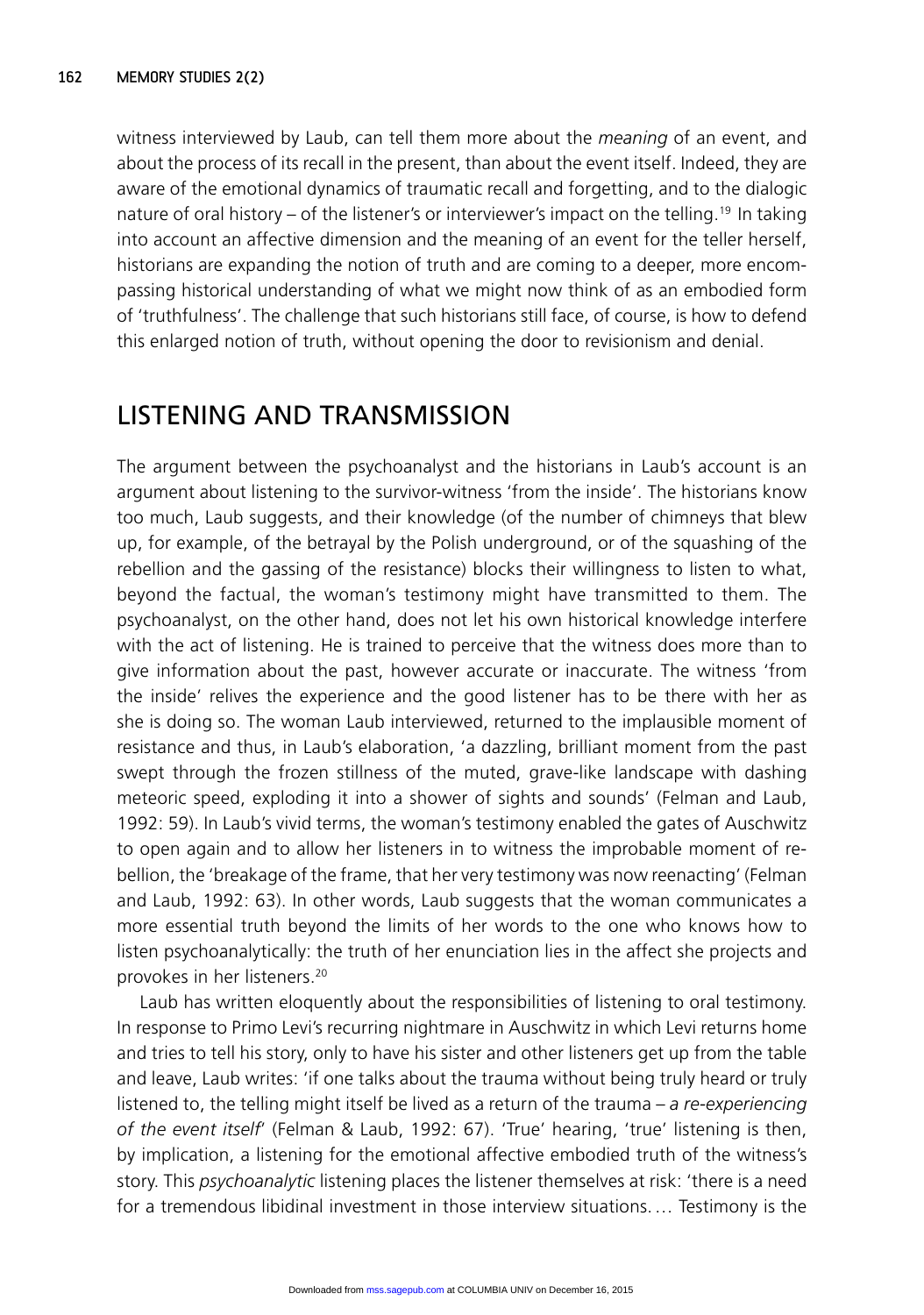narrative's address to hearing; for only when the survivor knows he is being heard will he stop to hear – and listen to – himself' (Felman & Laub, 1992: 70–1).

In becoming a privileged genre promising access to the embodied memory of the survivor-witness, oral and video testimony have redefined the act of listening as 'secondary witnessing' and have placed enormous burdens on the interviewer. Video testimonies show that memory and testimony are acts in the present, not present accounts of the past. They show how memory enters language, and how it changes in the process. They show how an event lives on, how it acquires, keeps and changes its meaning and its legacy. They show how the witness changes in the process of telling, or re-living. Listeners must hear silence, absence, hesitation and resistance. They must look and listen, comparing bodily with verbal messages. They must allow the testimony to move, haunt and endanger them; they must allow it to inhabit them, without appropriating or owning it. Theorists of testimony have spent a good deal of effort to define the fine line between good listening and appropriation.<sup>21</sup>

But there is more. Geoffrey Hartman and Dori Laub have argued that if the victim has been dehumanized by the camp experience, has lost the 'you' who enables the 'I' to speak, those who listen to witness testimony have the capacity to restore the victim's humanity and identity. While empathic listening can actually be therapeutic, therefore, 'bad listening' – listening that does not take on the responsibility of providing the 'you' necessary to restoring the 'I' – can re-traumatize the witness. Some of our previous examples seem to corroborate this warning: K-Zetnik fainted and went into a coma when the judge interrupted his account and tried to ask specific questions. Abraham Bomba is retraumatized before our eyes when Lanzmann asks him about his feelings and enjoins him to go into the part of the story Bomba had so carefully encased in a protective shield. For both these listeners, testimony served a purpose beyond the healing of the witness. And both, paradoxically, provoke an enactment of trauma – a mute witnessing – that succeeds in transmitting some quality of the 'inside'. For more distant spectators and listeners, therapeutic listening and the powerful transmission of affect and body memory seem to be at odds.

But what, in fact, *is* being transmitted in those moments of fainting, muteness or collapse? What does it mean to say that in fainting K-Zetnik said it all? That Bomba's tears are 'worth gold?' What narratives, what memories, does the figure of the survivorwitness from the inside support, and what are the stakes of these narratives? We would suggest that the moments of mute or traumatized witness that have become so paradigmatic in recent discussion are so open to interpretation and projection that, outside the narrow framework of the psychoanalytic encounter, they preclude therapeutic restorative listening in favor of ascription and appropriation.

### UNIQUENESS AND COMPARABILITY IN GLOBAL TIME

This conclusion leads us back to the point where we began, Hannah Arendt's critique of the Eichmann trial and her misgivings about witness testimony. But we want to consider another aspect of her argument – her belief that Eichmann should not have been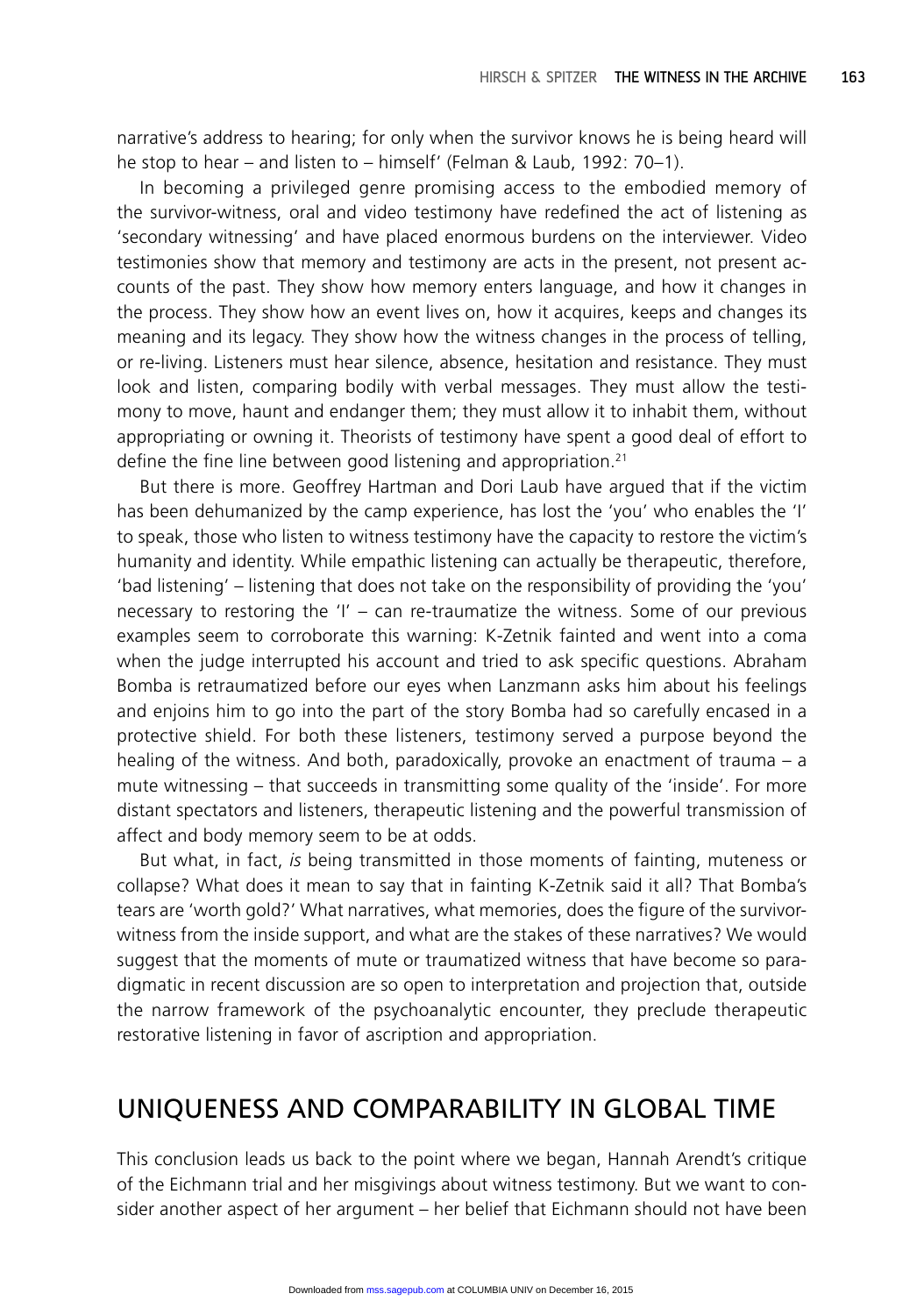tried in Israel but before an international court; that his crimes were committed *against humanity* and not merely against *the Jewish people*. The focus on anti-Semitism and the endless repetition of crimes against Jews throughout history, she argues, relativizes and detracts from Eichmann's particular and unprecedented crimes. Felman considers Arendt's view jurisprudentially conservative. But, from our post-Rwanda, post-Balkan, mid-Darfur perspective, is not Arendt's call for a permanent international criminal court, and for an understanding of genocide as a crime against humanity, remarkably prescient and progressive (Arendt, 1994: 261–79)?22

Arendt's position anticipates two key perspectives in Holocaust Studies: one viewing the Holocaust as the worst act of anti-Semitism, and therefore principally as a crime against the Jews; the other as the worst act of racism, and, as such, as a crime against humanity. In this regard, the testimony of victims, especially as manifested in speechlessness/muteness and in bodily projection, can lend itself to interpretations that directly or indirectly support one or the other of these viewpoints. The figure of the muted, traumatized survivor – the 'Musselman', Ka-Zetnik, or Bomba, for example – largely communicating through affect and not words, can become a screen on which the listener/interpreter can project various meanings. Witness testimony from the inside can thus be appropriated and used to undergird the image of Jewish extreme victimization that fuels nationalist and identity politics. Indeed, as Arendt observes regarding the Eichmann trial, Holocaust memory, through spoken and unspoken witness testimony, served to enhance the process of nation-building in the new Israeli state. It was employed to present a Zionist narrative before a 'hostile world' and to collectivize Jewish identity.<sup>23</sup> If, in this memory discourse, the Holocaust appears as unique and incomparable, it is not by way of a historical argument that points out its unprecedented elements, but on an affective level that contemplates and 'co-owns' the immeasurable suffering of its Jewish victims. Calling attention to the increasing currency of the unspeakability trope is thus to lift Holocaust memory out of this new discourse of uniqueness.<sup>24</sup>

Certainly Holocaust memory may also serve a different purpose in our age of globalization. As Daniel Levy and Natan Sznaider have written, perhaps too optimistically, it may 'provide the foundations for a new cosmopolitan memory… transcending ethnic and national boundaries' (Levy and Sznaider, 2006: 4). Shifting focus from the national to the cosmopolitan, and rejecting the claim, largely implicit in Pierre Nora's influential work *Les Lieux de mémoire* (*Realms of Memory*) (Nora, 2006), that the nation state is the 'sole possible (and imaginable) source for the articulation of authentic collective memories', they argue that representations of the Holocaust can impart 'authentic feelings' and 'collective memory' on a global level (Levy and Sznaider, 2006: 32). Memories of the Holocaust – or of representations of this event in spoken and unspoken testimony – can thus 'facilitate the formation of transnational memory cultures, which in turn, have the potential to become the cultural foundation for global human rights politics' (Levy and Sznaider, 2006: 4). In so doing, Levy and Sznaider write:

*the cosmopolitanization of Holocaust memory does not imply some progressive universalism subject to a unified interpretation. The Holocaust does not become one totalizing signifier containing the same meaning for everyone. Rather its meanings*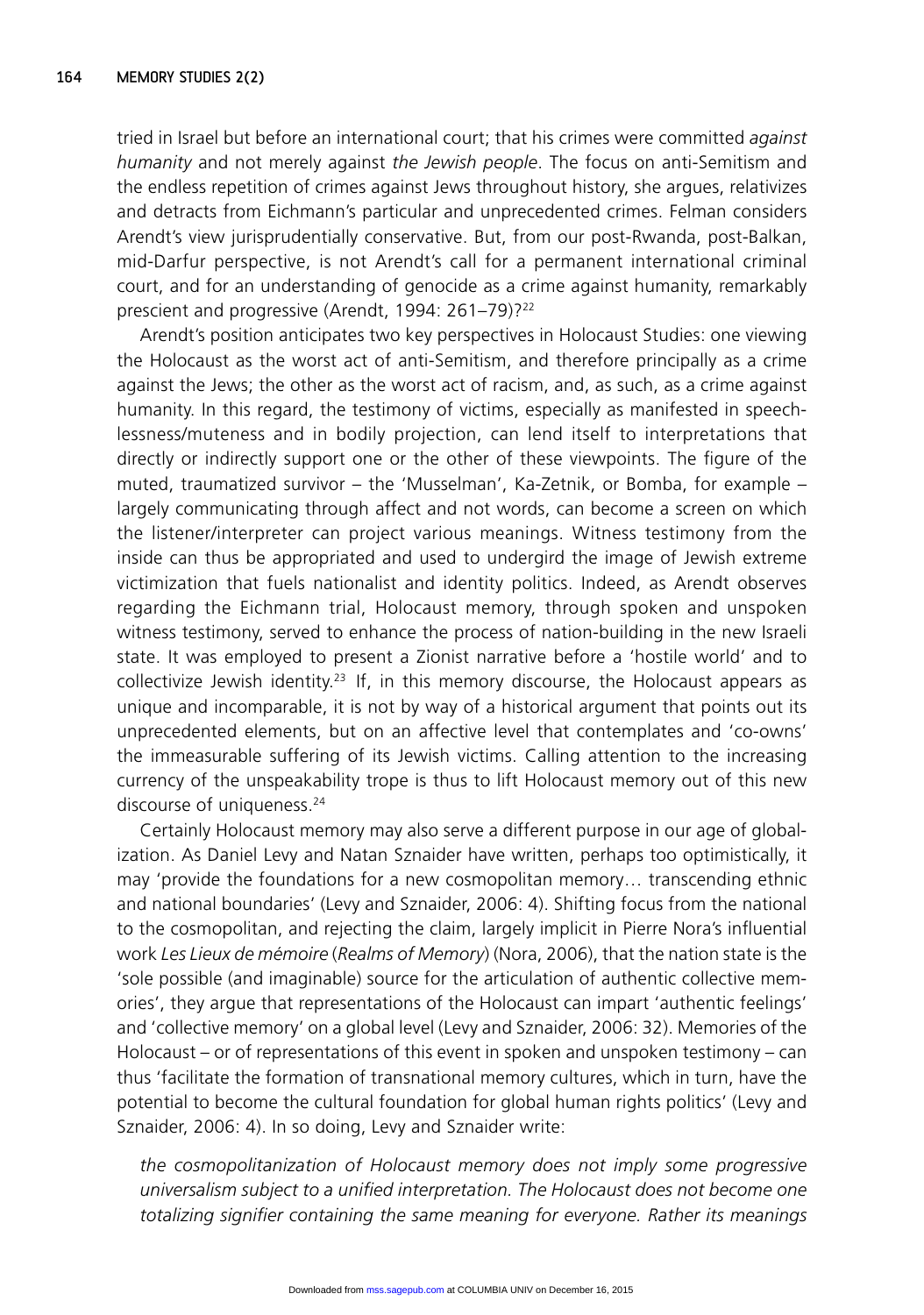*evolve from the encounter of global interpretations and local sensibilities. The cosmopolitanization of Holocaust memories thus involves the formation of nation*specific and nation-transcending commonalities. (Levy and Sznaider, 2006: 11, 12)

Muteness in the aftermath of trauma, the affect that emerges through testimony – these are the human elements of survival that can become the links between the diverse catastrophes of our time. And yet, as we have seen, powerful affect may also lend itself to hyperbolic discourses. A cosmopolitan memory of the Holocaust, we would suggest, incorporating the responsibility of perpetrators, the complicity of bystanders and the willingness of their descendants to claim the legacy of a traumatic past, could interrupt such usage victim suffering. Expanding Holocaust memory and decontextualizing it from its European specificity – turning the Holocaust into a holocaust, as Levy and Sznaider propose, moreover – can thus only be achieved if the uniqueness and exceptionalism attributed to its victim suffering for nationalist ends is abandoned and the field of memory is broadened to include other victims, other perpetrators and other bystanders involved in acts of mass violence and persecution. Such an expansion does not in any sense aim to diminish or relativize the experiences and suffering of European Holocaust survivors, or to detract from the vast evidentiary and moral contribution their spoken as well as muted and bodily testimony has provided and continues to provide for us. On the contrary, its goal would be to incorporate these memories into an enlarged global arena, making room for additional, local, regional, national and transnational, testimonies about slavery, colonialism, genocide and subordination. These diverse scenes of memory and testimony, and their role in activist and legal struggles for remembrance, recognition, restitution and justice – in South Africa, Rwanda, the Hague, Argentina, Chile and Guatemala, for example – offer a political urgency for memory and testimony that reflect back to Holocaust remembrance and inscribe it into today's global language of human rights. It is here that we can find the influence of transnational Memory Studies on Holocaust Studies.

Such a broadened, universalized, archive of memory, consisting of witness testimony and other primary and secondary sources, may then indeed permit us to apply the futureoriented lessons that many have derived from the Holocaust more globally. Truly responding to the ethical provocation that witness testimony has transmitted and conveyed across generations and political boundaries would then entail our determined and collective efforts to prevent or to stop genocide and ethnic cleansing from being committed yet again.

### Acknowledgements

This article was written following an invitation from Susannah Radstone and Bill Schwarz to contribute to their forthcoming volume *Mapping Memory*. We thank them for the invitation, their editorial suggestions, and the challenging question they posed to us: What has Holocaust Studies brought to Memory Studies and how, conversely, has Memory Studies inflected Holocaust Studies? We are also grateful to members of the Columbia Cultural Memory Colloquium and the Seminar on the Age of the Witness at CUNY Graduate Center for their excellent suggestions on earlier versions of this article.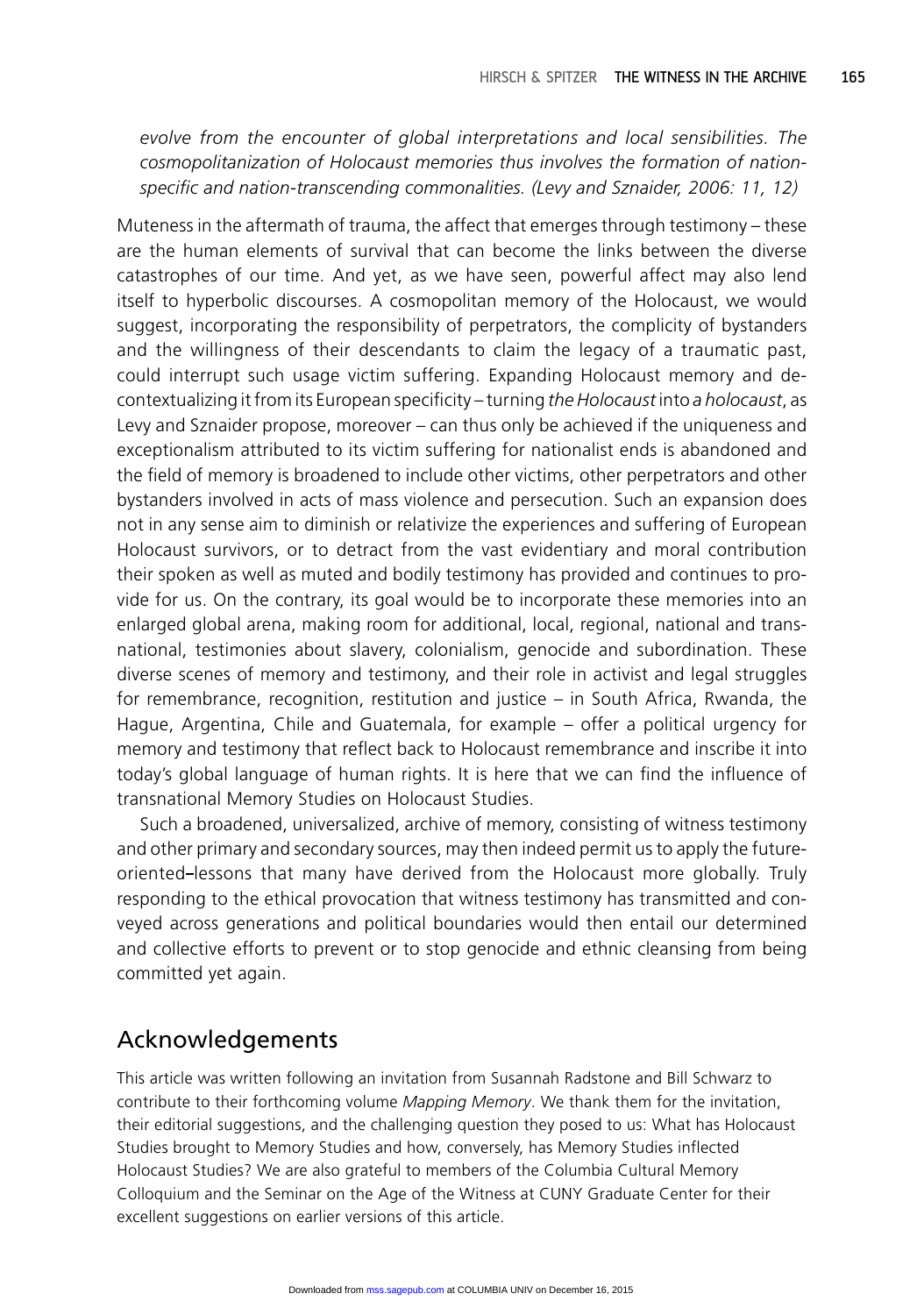#### **Notes**

- **1** As the author, with Dori Laub, of *Testimony: Crises of Witnessing in Literature, Psychoanalysis, and History* (1992), Felman has been a primary voice in defining what Annette Wieviorka has called 'the era of witness'. See Wieviorka (1998, 2006).
- **2** Among other possible trajectories we could have chosen are: visuality and especially photography as privileged media of memory; the acute interest in museums and memorials as media of history and memory; and the challenges of intergenerational transmission of traumatic histories, or what we have termed 'postmemory'. Each of these trajectories would have led us to explore the connections between Holocaust Studies and the larger field of memory. Certainly a key factor motivating our choice of testimony as the topic to pursue is its important role in the new truth commissions that have increasingly come to serve as vehicles of transitional justice in the aftermath of catastrophe on a global scale a related argument about Holocaust testimony see LaCapra, 2009, Chapter 3.
- **3** In *Remnants of Auschwitz* (1999), Agamben distinguishes between two kind of witnesses, one emerging from the Latin notion of *testis* (based on the third party, *terstis*), is one who observes but does not live through the event; the other, the *superstes*, is the one who has lived through something and bears witness to it. Our discussion of witnessing in this article concerns the *superstes*, the survivor-witness.
- **4** Felman objects to Susan Sontag's provocative reference to the Eichmann trial as 'the most interesting and moving work of art of the past ten years', arguing: 'There is at least one crucial difference between an event of law and an event of art ...: a work of art cannot sentence to death. A trial, unlike art, is grounded in the sanctioned legal violence it has the power (and sometimes the duty) to enact.' For Sontag's reference see her 'Reflections on the Deputy' (Sontag, 1964: 118).
- **5** See also *The Era of Witness* (Wieviorka, 2006).
- **6** See also the distinction between 'bearing witness' and 'giving testimony' made by Michael Bernard-Donals and Richard Glejzer (2001).
- **7** For a provocative discussion of the structure of the 'I' testifying to Holocaust trauma, see Thomas Trezise (2001: 57ff). See especially his discussion of Charlotte Delbo 's paradoxical statement, 'I died in Auschwitz *but no one knows it*,*'* (2001: 59).
- **8** See Patricia Yaeger on the disjunction between speech and the body in testimony in her 'Testimony without Intimacy' (2006: 416–22).
- **9** As Sidra deKoven Ezrahi has written in 'Representing Auschwitz', (1996–97) these debates revolve around questions of authority and authenticity. In the dominant desire to get as close as possible to the heart of the abyss, the 'black hole' of Auschwitz, certain voices, certain sites and certain genres have gained greater authority over others. In what Ezrahi terms the 'static or absolutist' approach to representing the Holocaust, as opposed to a more 'dynamic or relativist' one, the Holocaust is conceptualized as a series of concentric circles with Auschwitz and the gas chamber – unreachable, immobile and ultimately incomprehensible – at the center.
- **10** In contrast, witnesses invariably apologize for breaking down during their testimony. Most try hard to maintain composure, to tell stories, provide information and, indeed, 'truth'.
- **11** Bernard-Donals and Glejzer (2001) echo this formulation.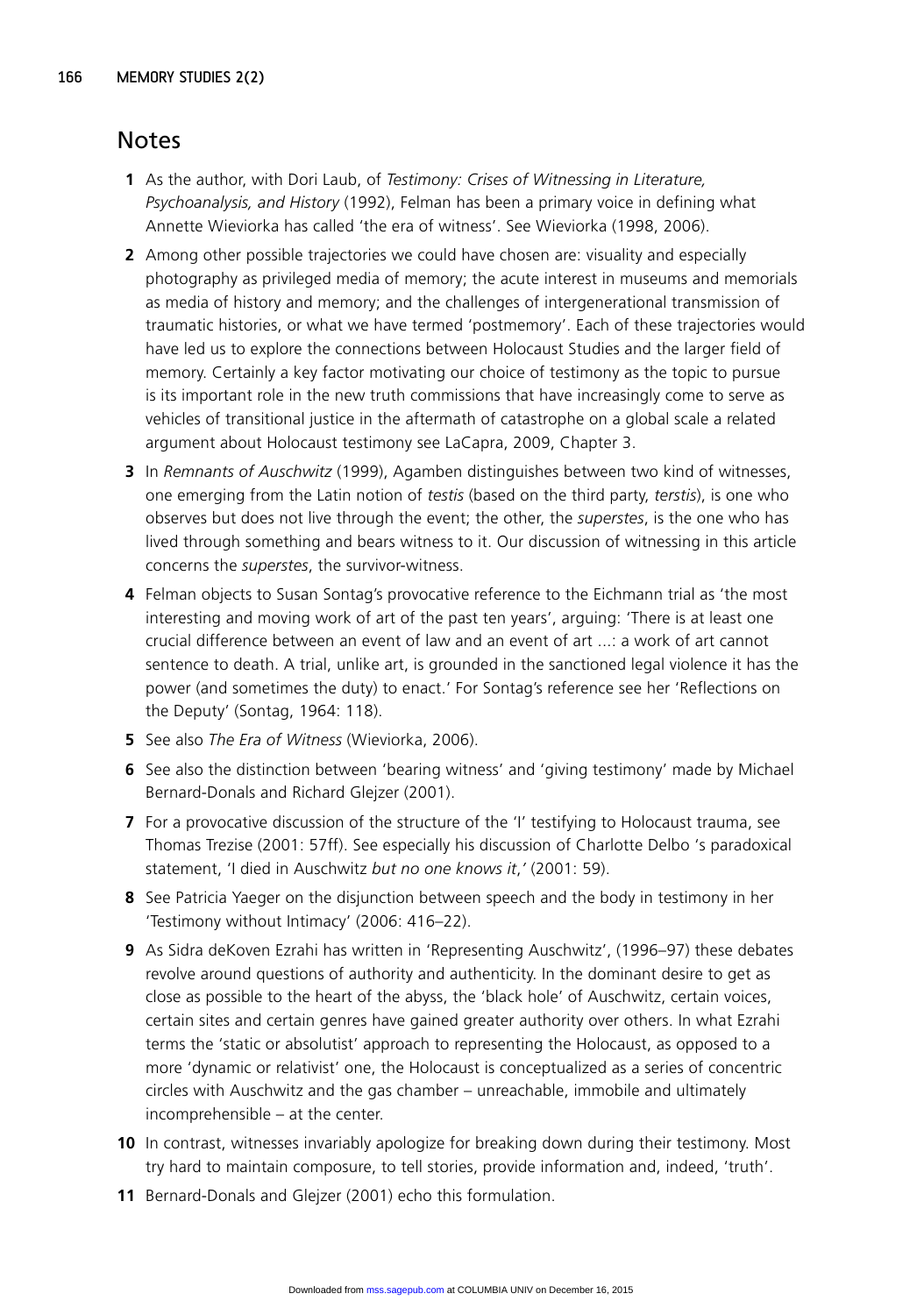- **12** For a critical discussion of the term 'Muselmann' in Agamben, see Gil Anidjar (2003: 140–9).
- **13** See Dominick LaCapra (2004: 160–7; 144–94) for a critique of Agamben's 'Muselmann' argument and a more encompassing critique of *Remnants of Auschwitz*. Also see the critique by Claudine Kahan and Philippe Mesnard (2001).
- **14** For Agamben the notion of archive needs to be redefined to accommodate the 'unsayable' (1999: 144).
- **15** See Derrida's distinction between 'bearing witness' and 'proof' in 'The Poetics and Politics of Witnessing' (2005: 75).
- **16** For an example of this conflict see the chapter 'Narrative Desire: The "Aubrac Affair" and National Memory of the French Resistance' in Susan Rubin Suleiman (2006: 46–61).
- **17** In a recent critical reading of Laub's essay, Thomas Trezise cites the actual testimony and, in his response, Laub concurs with the quote: 'The men, we saw the gates, yes, the gates open, men running from there and the four crematoria at one time blew up.' See Thomas Trezise, (2008: 39). Also see Dori Laub's response in the same journal (forthcoming).
- **18** As Janet Walker comments on this testimony and its interpretation: 'Laub's unconventional point is that the register of reality testified to here is not just empirical but abstract. Mistaken memories also testify, here to the 'breakage of the frame' (Walker, 2003: 108–9).
- **19** In this regard, see especially the work of James Young on 'received history' (2002) and of Dominick LaCapra on 'transference' (1994).
- **20** In his critical analysis of Laub's debate with the historians, Thomas Trezise (2008) takes him to task precisely for his reliance on the lens of clinical psychotherapy, which leads him to 'selective listening', 'imagination', 'exaggeration', and 'mythmaking'. After watching three testimonies on which Laub's analysis might have been based, Trezise finds that none of them project the extreme change of affect highligted in Laub's interpretation. In his response, Laub claims the psychoanalytic process of counter-transference that emerges in the 'intimate dialogue' of testimony and thus his own counter-transferential responses and recollections as a form of interpretive *evidence*. These led him, in this case, to 'replac[e] the manifest text (of the testimony) with its latent meaning' (Laub, forthcoming). Laub thus insists on testimony as a psychoanalytic encounter, whereas Trezise sees testimony as a 'generic hybrid' that 'requires for its reception a plurality of interpretive frameworks' (2008: 31).
- **21** See Dominick LaCapra's useful discussion of 'empathic unsettlement,' as opposed to 'surrogate victimhood' (1994, 1998). Also see Kaja Silverman's (1996) distinction between 'idiopathic' and 'heteropathic' identification, and Marianne Hirsch (1999) on postmemory as a non-appropriative form of identification
- **22** For her elaboration of this call, see Arendt (1994: 261–279).
- **23** 'It is necessary that our youth remember what happened to the Jewish people. We want them to know the most tragic facts in our history': Arendt quotes the Israeli David Ben Gurion's comment about the function of the Eichmann trial (Arendt, 1994: 10).
- **24** See Michael Rothberg's recent work on 'multidirectional memory' (2004, 2006) and his forthcoming book *Multidirectional Memory: Remembering the Holocaust in the Age of Decolonization*. See also, recent work on how the invocation of a transnational Holocaust memory can serve as a screen memory in local scenes of catastrophe, for example, Neil Levi, (2007).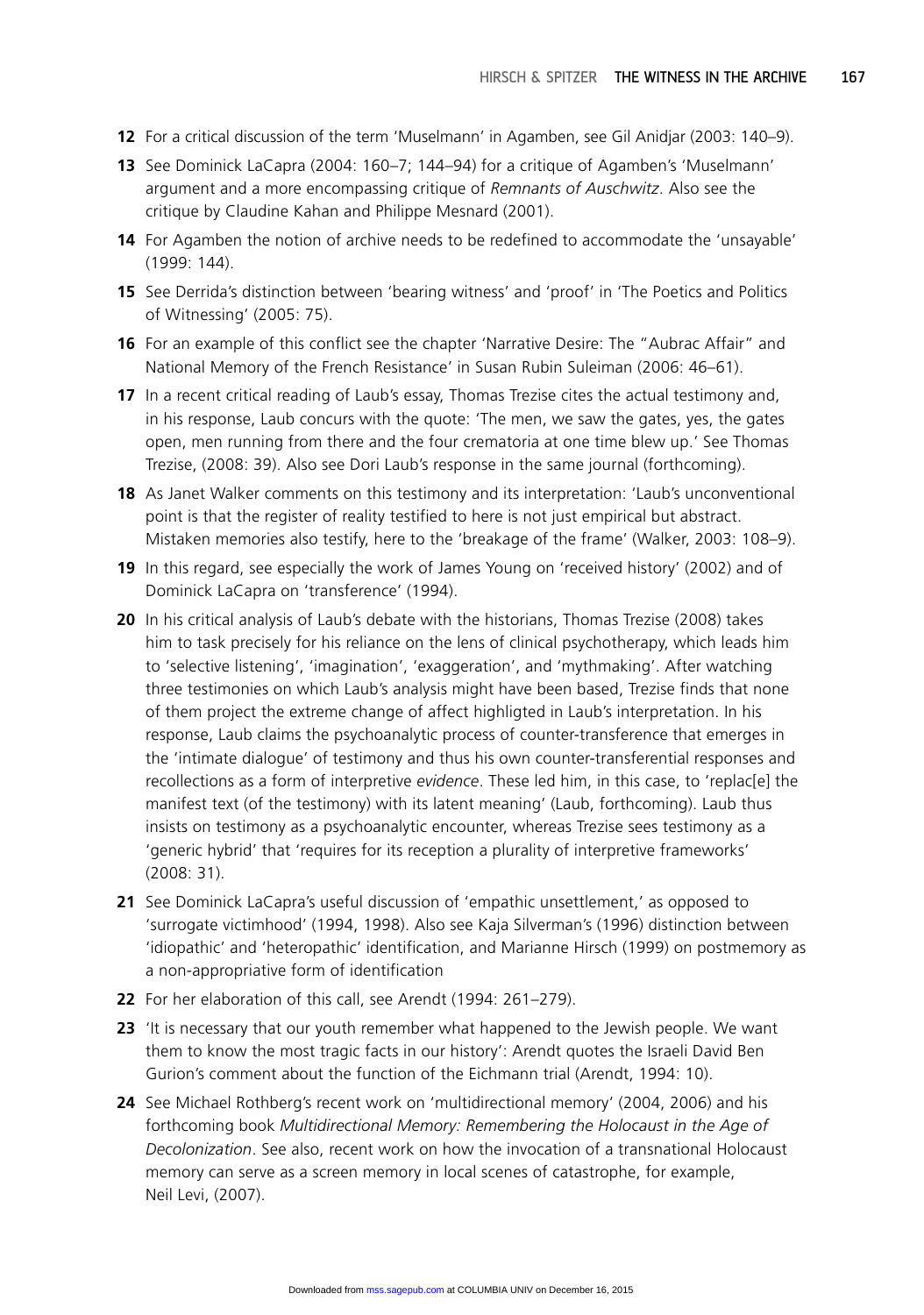### References

Agamben, Giorgio (1999) *Remnants of Auschwitz: The Witness and the Archive*, trans. Daniel Heller-Roazen. New York: Zone Books.

Anidjar, Gil (2003) *The Jew, the Arab: A History of the Enemy*. Stanford, CA: Stanford University Press. Arendt, Hannah (1994) *Eichmann in Jerusalem: A Report on the Banality of Evil*. New York: Penguin.

Bernard-Donals, Michael and Richard Glejzer (2001) *Between Witness and Testimony: The Holocaust and the Limits of Representation*. New York: State University of New York Press.

Chevrie, Marc and Hervé Le Roux (2007) 'Site and Speech: An Interview with Claude Lanzmann', trans. Stuart Liebman, in Stuart Liebman (ed.) *Claude Lanzmann's* Shoah*: A Casebook*, pp. 35–50. New York: Oxford University Press.

Delbo, Charlotte (1990) *Days and Memory*, trans. Rosette Lamont. Marlboro, VT: The Marlboro Press.

Delbo, Charlotte (1995) *Auschwitz and After*, trans. Rosette Lamont. New Haven, CT: Yale University Press.

Derrida, Jacques (2005) 'The Poetics and Politics of Witnessing', in Thomas Dutoit and Outi Pasanen (eds) *Sovereignties in Question: The Poetics of Paul Celan*, pp. 65–96. New York: Fordham University Press.

Ezrahi, Sidra deKoven (1996–97) 'Representing Auschwitz', *History and Memory* 7(2): 120–53.

Felman, Shoshana (2002) *The Juridical Unconscious: Trials and Traumas in the Twentieth Century*. Cambridge, MA: Harvard University Press.

- Felman, Shoshana and Dori Laub, eds (1992) *Testimony: Crises of Witnessing in Literature, Psychoanalysis, and History*. New York: Routledge.
- Gouri, Haim (2004) *Facing the Glass Booth: The Jerusalem Trial of Adolf Eichmann*, trans. Michael Swirsky. Detroit: Wayne State Press.

Hartman, Geoffrey (1996) 'Learning from Survivors: The Yale Testimony Project', in *The Longest Shadow: In the Aftermath of the Holocaust*. Bloomington, IN: Indiana University Press. Hausner, Gideon (1966) *Justice in Jerusalem*. New York: Harper and Row.

Hirsch, Marianne (1999) 'Projected Memory: Holocaust Photographs in Personal and Public Fantasy,' in Mieke Bal, Jonathan Crewe and Leo Spitzer (eds) *Acts of Memory: Cultural Recall in the Present*. Hanover, NH: University Press of New England.

Kahan, Claudine and Philippe Mesnard (2001) *Giorgio Agamben à l'épreuve d'Auschwitz*. Paris: Éditions Kimé.

LaCapra, Dominick (1994) *Representing the Holocaust: History, Theory, Trauma*. Ithaca, NY: Cornell University Press.

LaCapra, Dominick (1998) *History and Memory after Auschwitz*. Ithaca, NY: Cornell University Press.

LaCapra, Dominick (2004) *History in Transit: Experience, Identity, Critical Theory*. Ithaca, NY: Cornell University Press.

- LaCapra, Dominick (2009) *History and its Limits: Human, Animal, Violence*. Ithaca, NY: Cornell University Press.
- Langer, Laurence (1991) *Holocaust Testimonies: The Ruins of Memory*. New Haven, CT: Yale University Press.
- Lanzmann, Claude (1985) *Shoah: An Oral History of the Holocaust. The Complete Text of the Film by Claude Lanzmann*. New York: Pantheon Books.

Lanzmann, Claude (2003[1985]) *Shoah*. Paris: Les Films Aleph; New York: New Yorker Films Artwork. Lanzmann, Claude (2005) Seminar at the Museum of Jewish Heritage, New York, 23 September. Laub, Dori (forthcoming) 'On Holocaust Testimony and its "Reception" within its Own Frame as

a Process in its Own Right: A Response to "Between History and Psychoanalysis" by Thomas Trezise', *History & Memory*.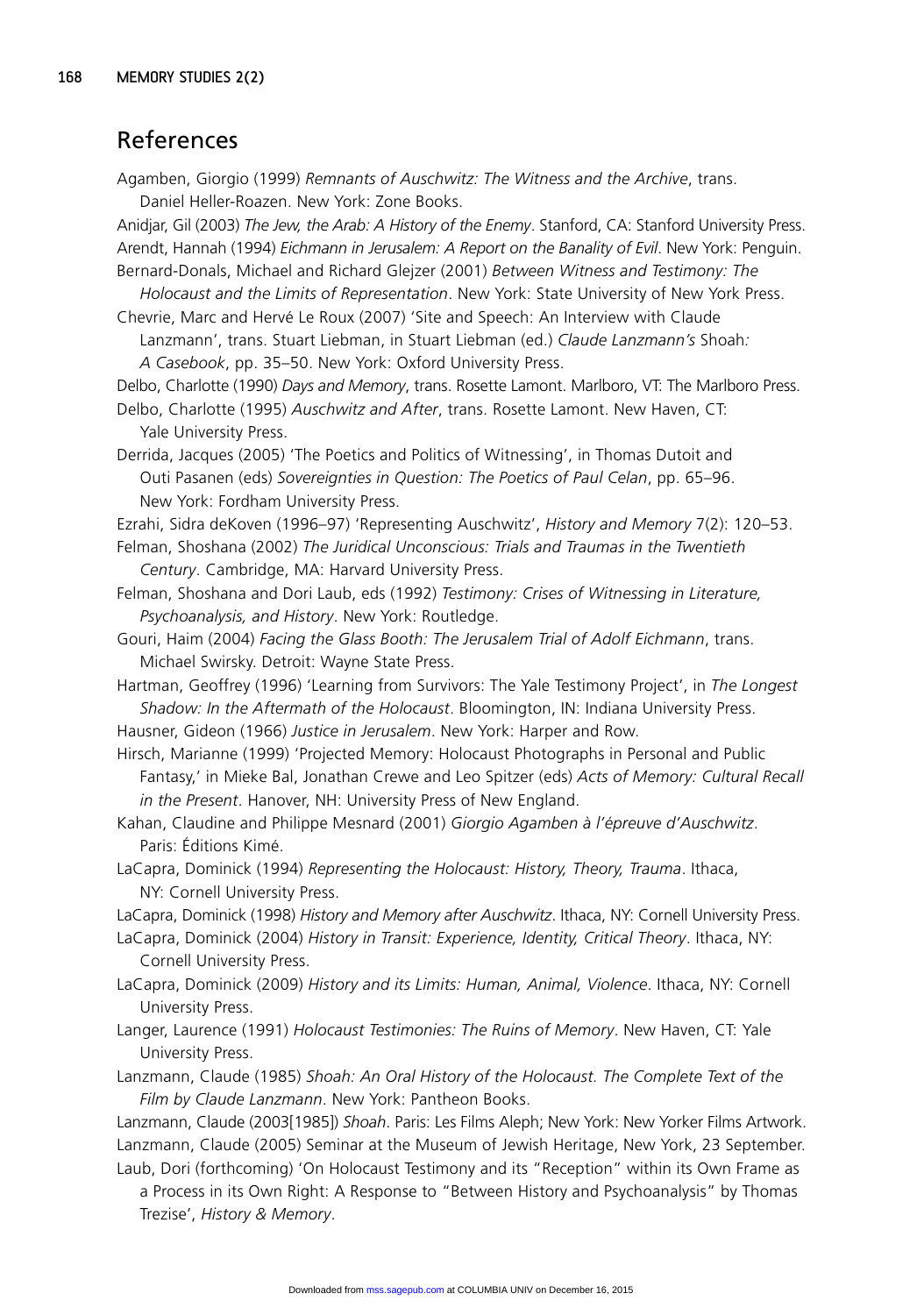- Levi, Neil (2007) '"No Sensible Comparison?" The Place of the Holocaust in Australia's History Wars', *History and Memory* 19(1): 124–56.
- Levi, Primo (1989) *The Drowned and the Saved*, trans. Raymond Rosenthal. New York: Vintage Books.
- Levy, Daniel and Natan Sznaider (2006) *Holocaust and Memory in the Golden Age*. Philadelphia: Temple University Press.
- Lyotard, Jean-François (1988) *The Differend: Phrases in Dispute*, trans. Georges Van Den Abbeele. Minneapolis, MN: University of Minnesota Press.
- Nora, Pierre (2006) *Realms of Memory: Rethinking the French Past*. New York: Columbia University Press.
- Rothberg, Michael (2004) 'The Work of Testimony in the Age of Decolonization: *Chronicle of a Summer*, Cinema Verité, and the Emergence of the Holocaust Survivor', *PMLA* 119: 1237–46.
- Rothberg, Michael (2006) 'Between Auschwitz and Algeria: Multidirectional Memory and the Counterpublic Witness', *Critical Inquiry* 33(1): 158–84.
- Rothberg, Michael (forthcoming) *Multidirectional Memory: Remembering the Holocaust in the Age of Decolonization*.
- Silverman, Kaja (1996) *The Threshold of the Visible World*. New York: Routledge.
- Suleiman, Susan Rubin (2006) *Crises of Memory and the Second World War*. Cambridge, MA: Harvard University Press.
- Sontag, Susan (1964) 'Reflections on The Deputy', in Eric Bentley (ed.) *The Storm over The Deputy*. New York: Grove Press.
- Spence, Donald P. (1982) *Narrative Truth and Historical Truth: Meaning and Interpretation in Psychoanalysis*. New York: W.W. Norton.
- Trezise, Thomas (2001) 'Unspeakable', *The Yale Journal of Criticism* 14(1): 38–63.
- Trezise, Thomas (2002) 'The Question of Community in Charlotte Delbo's Auschwitz and After', *Modern Language Notes* 117(4): 858–86.
- Trezise, Thomas (2008) 'Between History and Psychoanalysis: A Case Study in the Reception of Holocaust Survivor Testimony', *History & Memory* 20(1): 7–47.
- Walker, Janet (2003) 'The Traumatic Paradox: Autobiographical Documentary and the Psychology of Memory', in Katharine Hodgkin and Susannah Radstone (eds) *Contested Pasts: The Politics of Memory*, pp. 104–19. London: Routledge.
- Wieviorka, Annette (1994) 'On Testimony', in Geoffrey Hartman (ed.) *Holocaust Remembrance: The Shapes of Memory*, pp. 23–32. Oxford: Basil Blackwell.
- Wieviorka, Annette (1998) *L'Ere du témoin*. Paris: Plon.
- Wieviorka, Annette (2006) *The Era of the Witness*, trans. Jared Stark. Ithaca, NY: Cornell University Press.
- Yaeger, Patricia (2006) 'Testimony without Intimacy', *Poetics Today* 27(2): 399–422.
- Young, James E. (2002) 'Toward a Received History of the Holocaust', *History and Theory: Studies in the Philosophy of History* 35(4): 21–43.

MARIANNE HIRSCH is Professor of English and Comparative Literature at Columbia University, USA and Co- Director of the Institute for Research on Women and Gender. Her most recent publications are *Family Frames: Photography, Narrative, and Postmemory* (Harvard University Press, 1997), *The Familial Gaze* (University Press of New England, 1998), the co-edited *Teaching the Representation of the Holocaust* (Modern Language Association, 2004) and special issue of *Signs* on